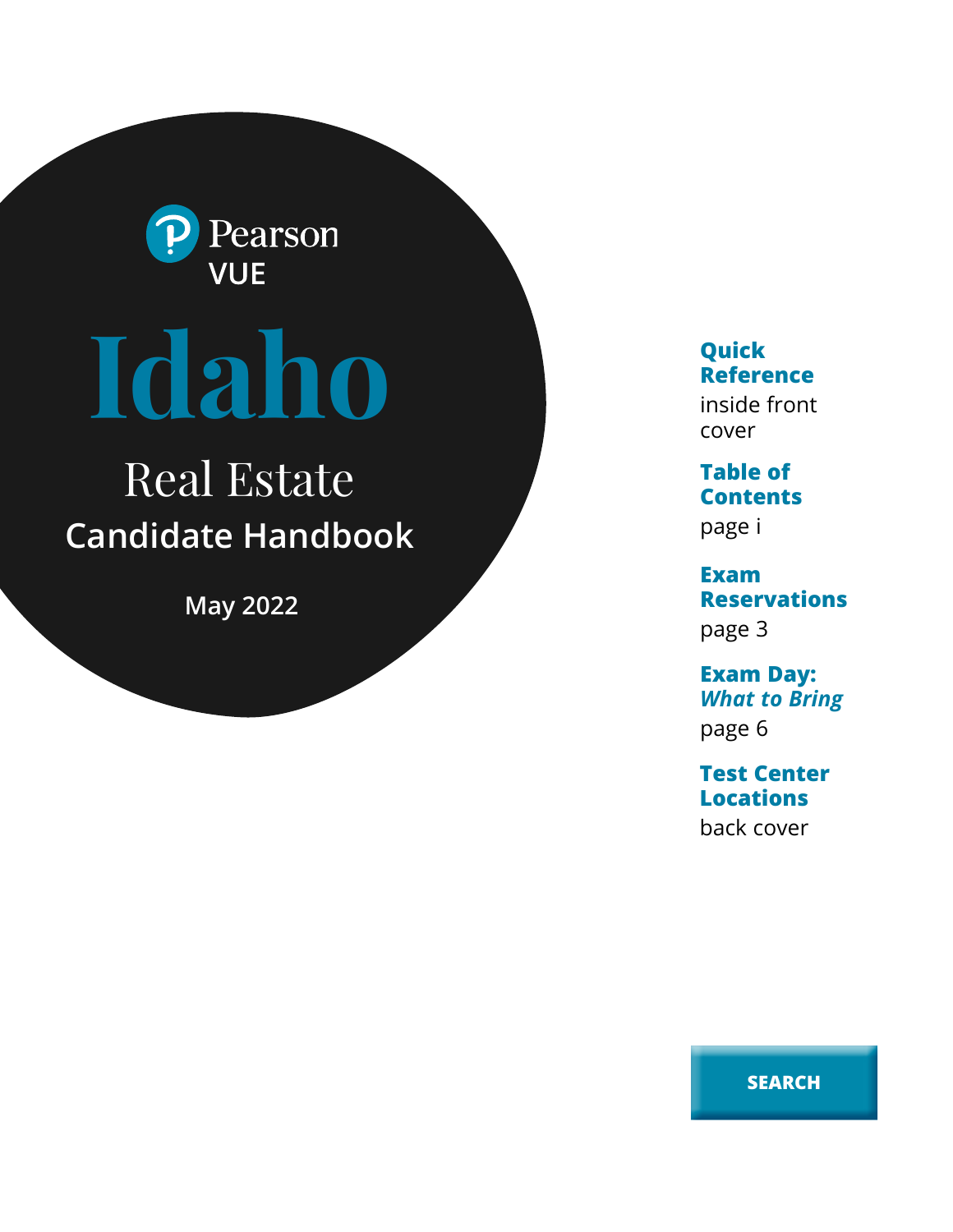### STATE LICENSING INFORMATION

Candidates should contact the Idaho Real Estate Commission with questions about obtaining or maintaining a license after passing the examination.

#### For the application forms directory, see the inside back cover.

#### Idaho Real Estate Commission

575 E. Parkcenter Blvd.

Suite 180

Boise, ID 83706

Phone (208) 334-3285

**Web** irec.idaho.gov

### EXAMINATION INFORMATION

Candidates may contact Pearson VUE with questions about this handbook or about an upcoming examination.

#### Pearson VUE/Idaho Real Estate

5601 Green Valley Dr. Bloomington, MN 55437

> Phone (877) 540-5833

Email pearsonvuecustomerservice@pearson.com

> Web www.pearsonvue.com

# QUICK REFERENCE

### RESERVATIONS

### Before making an exam reservation

Candidates should thoroughly review this handbook, which contains examination content outlines and important information regarding eligibility and the examination and licensing application process.

# **MAKE AN EXAM RESERVATION**

### Making an exam reservation

Candidates may make a reservation by either visiting www.pearsonvue.com or calling Pearson VUE.

Candidates should make a reservation online at least twenty-four (24) hours before the desired examination date (unless an electronic check is used for payment, as detailed on page 3). **Walk-in examinations are not available.** Use your full legal name.

### SCHEDULES & FEES

### Test centers

A list of test centers appears on the back cover of this handbook. Candidates should contact Pearson VUE to confirm specific locations and schedules.

### Exam fees

The examination fee must be paid at the time of reservation by credit card, debit card, voucher, or electronic check. **Payment will not be accepted at the test center. Examination fees are non-refundable and non-transferable except as detailed in the** *Change/Cancel Policy***.**

### EXAM DAY

### What to bring to the exam

Candidates should bring to the examination the confirmation number they received when they made the examination reservation, proper identification, and other materials listed in *What to Bring* (page 6).

### Exam procedures

Candidates should report to the test center at least thirty (30) minutes before the examination begins. Each candidate will have four (4) hours to complete the examination, and will leave the test center with an official score report in hand.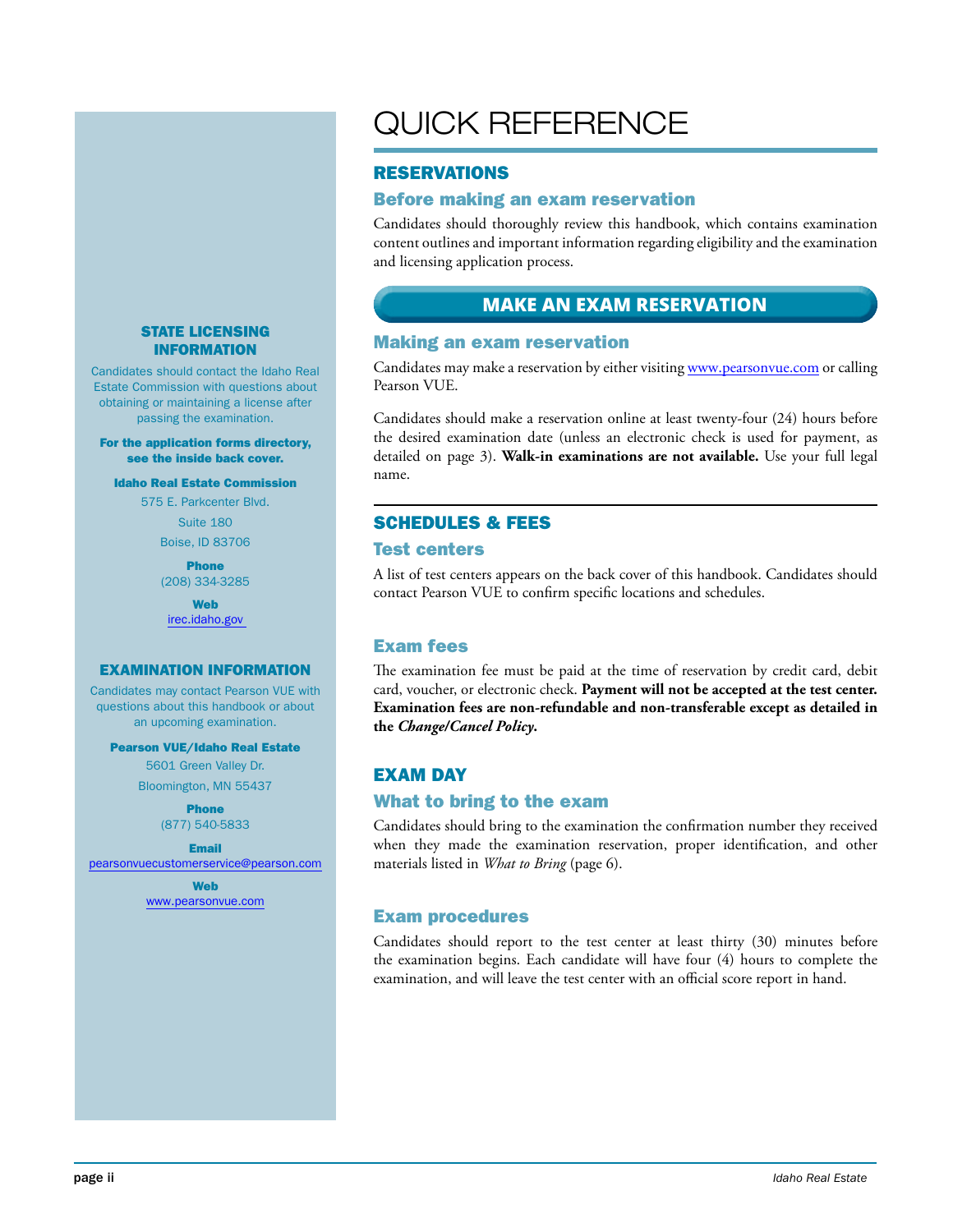### FINGERPRINTS

Idaho requires all license candidates to submit fingerprints for a background check. Electronic fingerprinting services are available through Pearson VUE at select test centers, as detailed on page 5.

Candidates can make a fingerprint appointment once the examination appointment is confirmed. Make your fingerprint appointment online at https://pearsonwest.ibtfingerprint.com, or contact IdentoGo® by Idemia at (866) 761-8069 Monday through Saturday, 9:00 a.m. until 6:00 p.m. (Mountain Time). Use your full legal name.

**Be sure to select the correct license type when making your fingerprint reservations to avoid delays in receiving your results.**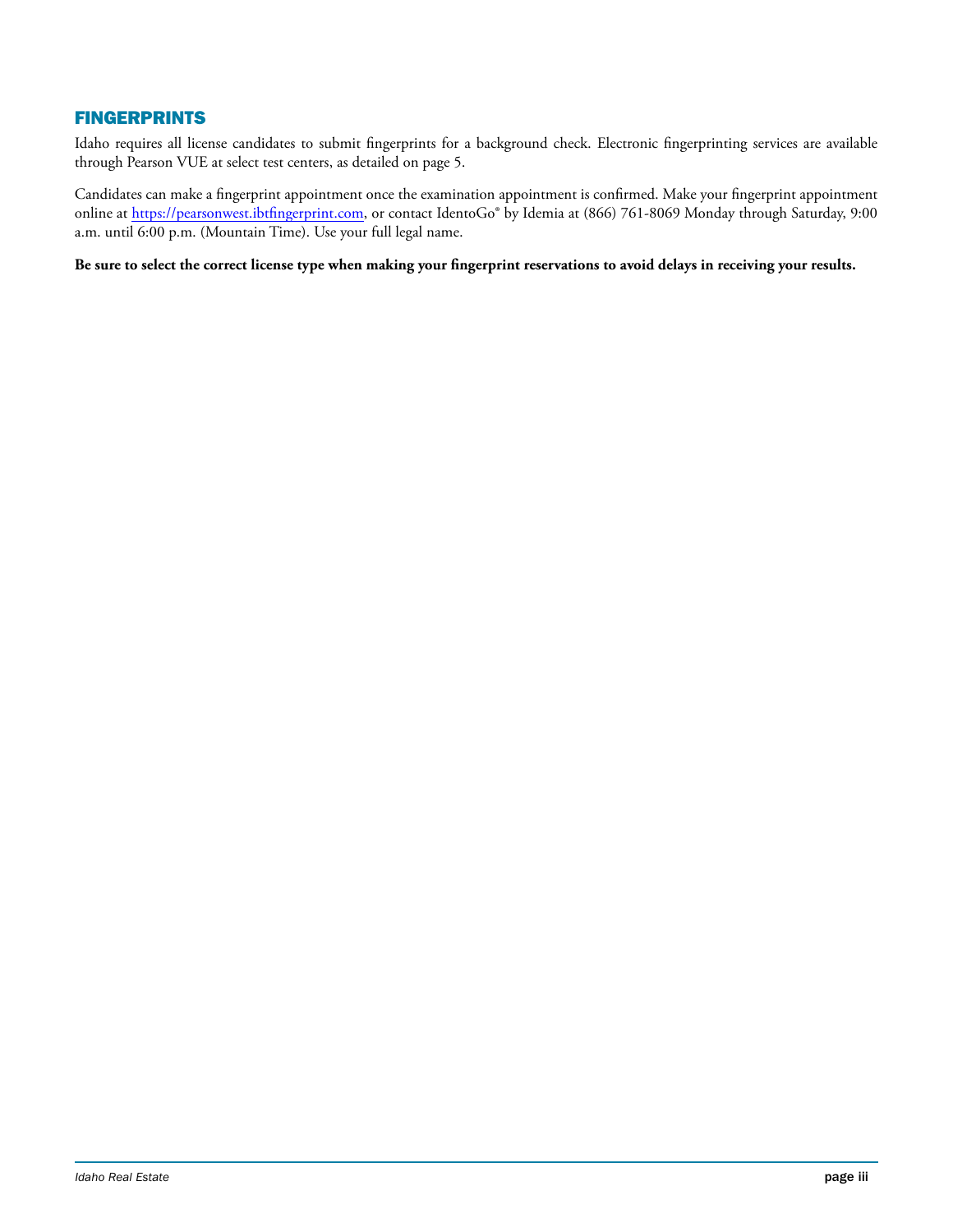# TABLE OF CONTENTS

| Idaho Real Estate Licensing Requirements 2 |  |
|--------------------------------------------|--|
|                                            |  |

# RESERVATIONS..........................................................3

| Weather Delays and Cancellations  4 |  |
|-------------------------------------|--|
|                                     |  |
|                                     |  |
|                                     |  |
|                                     |  |

# CONTENT OUTLINES **CONTENT OUTLINES**

### LICENSING FORMS DIRECTORY

| <b>Duplicate Score</b>                     |  |
|--------------------------------------------|--|
|                                            |  |
| Licensing Forms Directory back of handbook |  |

# GENERAL INFORMATION.........................back cover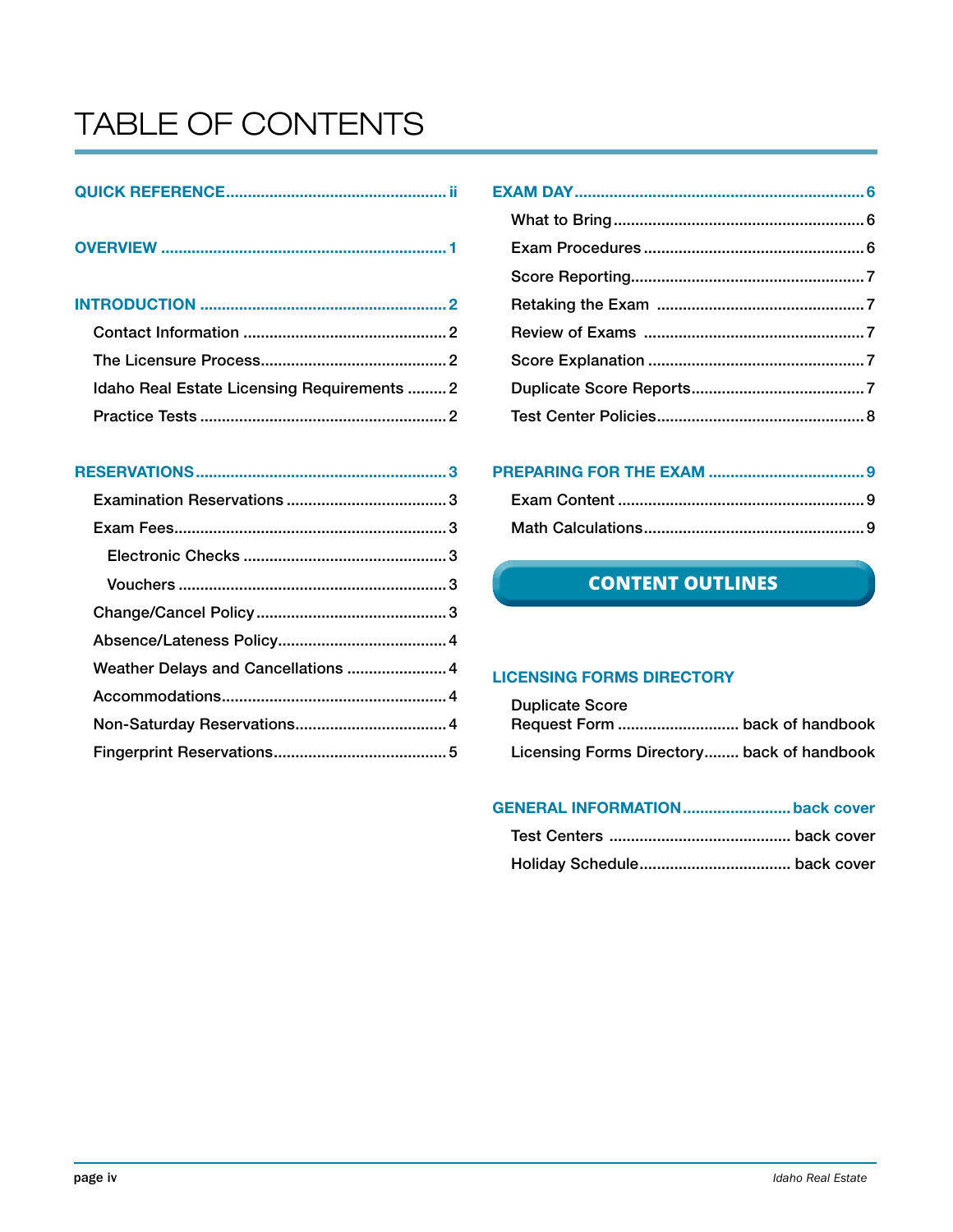# OVERVIEW

### The candidate handbook is a useful tool in preparing for an examination.

It is highly recommended that the Idaho Real Estate Candidate Handbook be reviewed, with special attention given to the content outlines, before taking the examination.

# **CONTENT OUTLINES**

### Individuals who wish to obtain a real estate license must:

**1. Complete prelicensing education requirements.**

Before applying for a license, candidates must complete all prelicensing education requirements.

**2. Make an exam reservation and pay the examination fee.**

Make a reservation (online or by phone) with Pearson VUE for the examination. (*See page 3.*) Use your full legal name. **Be sure to select the correct license type when making your fingerprint reservations to avoid delays in receiving your results.**

**3. Make a fingerprint reservation and pay the fingerprint fee.**

Make a reservation online at https://pearsonwest.ibtfingerprint.com or by phone at (866) 761-8069. Use your full legal name. **Be sure to select the correct license type when making your fingerprint reservations to avoid delays in receiving your results.**

**4. Go to the test center.**

Go to the test center on the day of the examination, bringing along all required materials. (*See page 6.*)

- **5. Pass both portions of the exam and complete the fingerprinting process.**
- **6. Verify fingerprint approval through the Idaho Real Estate Commission online services. No notice will be sent.**
- **7. Apply for a license.**

After passing the examination and after fingerprints have been approved, candidates must submit their application forms and fees to the Idaho Real Estate Commission in accordance with Idaho license law and policies.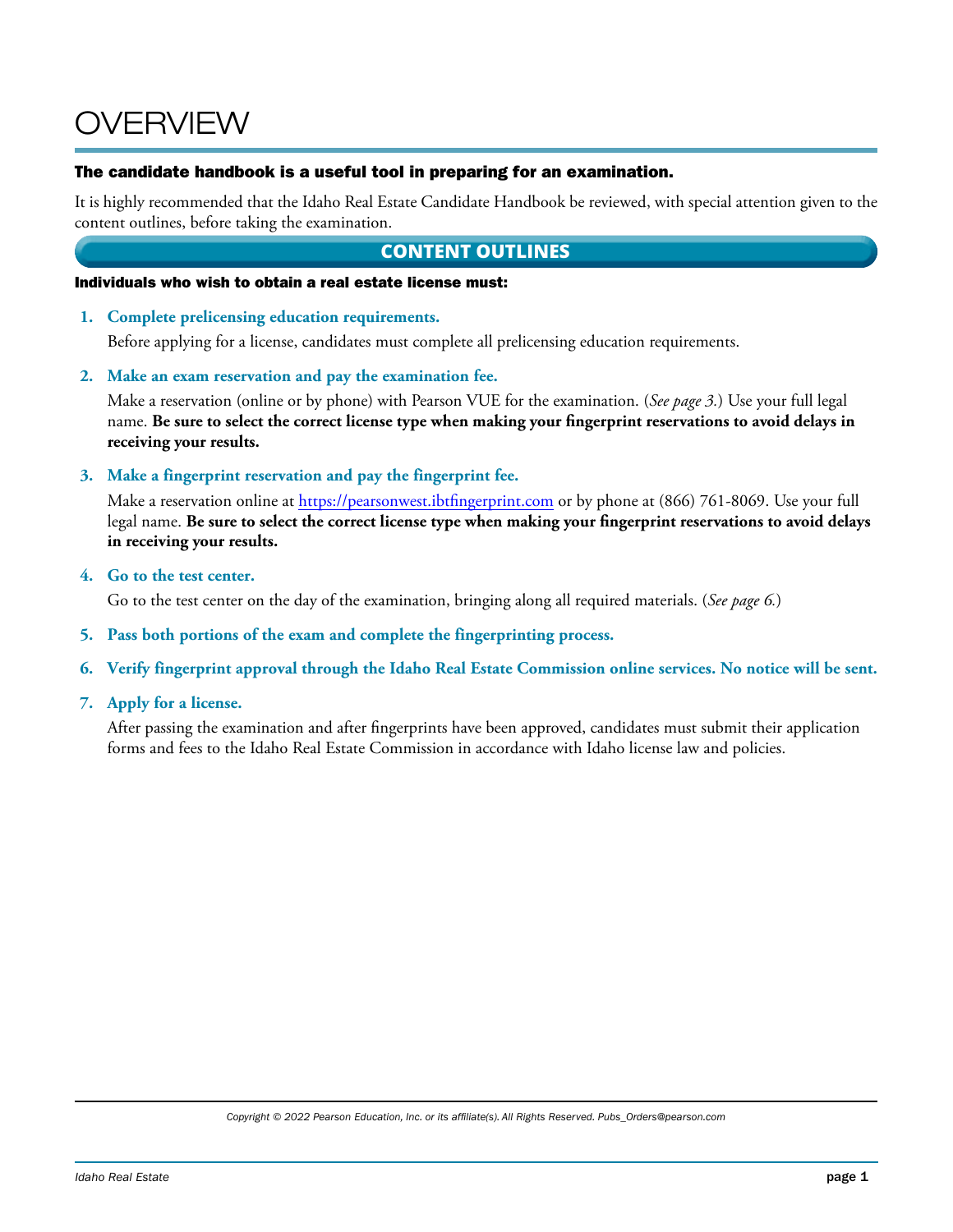# **INTRODUCTION**

# CONTACT INFORMATION

Candidates may contact Pearson VUE with questions about this handbook or an examination.

| <b>Pearson VUE/Idaho Real Estate</b><br>5601 Green Valley Dr., Bloomington, MN 55437 |                                    |                                                     |
|--------------------------------------------------------------------------------------|------------------------------------|-----------------------------------------------------|
| <b>Phone:</b> (877) 540-5833                                                         | <b>Website: www.pearsonvue.com</b> | <b>Email:</b> pearsonvuecustomerservice@pearson.com |

Live Chat is available to address your support inquiries and is the quickest way to reach a customer service agent. It's available from 8:00 AM through 5:00 PM Central Time, Monday through Friday, subject to change during locally designated holidays.

Please visit www.pearsonvue.com/id/realestate/contact for further information.

# **LIVE CHAT INFORMATION**

Candidates may contact the Idaho Real Estate Commission with questions about obtaining or maintaining a license.

| <b>Idaho Real Estate Commission</b>                            |  |
|----------------------------------------------------------------|--|
| 575 E. Parkcenter Blvd., Ste. 180<br>Boise, ID 83706           |  |
| <b>Website:</b> irec.idaho.gov<br><b>Phone:</b> (208) 334-3285 |  |

# THE LICENSURE PROCESS

Licensure is the process by which an agency of state government or other jurisdiction grants permission to individuals to engage in the practice of, and prohibits all others from legally practicing, a particular profession, vocation, or occupation. By ensuring a minimum level of competence, the licensure process protects the general public. The state regulatory agency is responsible for establishing the acceptable level of safe practice and for determining whether an individual meets that standard.

The State of Idaho has retained the services of Pearson VUE to develop and administer its real estate examination program. Pearson VUE is a leading provider of assessment services to regulatory agencies and national associations.

# IDAHO REAL ESTATE LICENSING REQUIREMENTS

The Idaho Real Estate Commission has established the requirements for a salesperson or broker license. Applicants should read this candidate handbook and any other information provided by the Idaho Real Estate Commission before applying for any licensing examination. A list of license application forms is included on the inside back cover of this handbook.

# PRACTICE TESTS – GENERAL (NATIONAL) PORTION ONLY

General-portion practice tests are offered exclusively online at www.pearsonvue.com, giving candidates even more opportunity to succeed on real estate examinations. The general-portion practice tests will not only help prepare candidates for the types of questions they will see on the general portion of the licensure examination but also familiarize them with taking computer-based examinations.

Pearson VUE offers a practice test for real estate that contains questions developed by subject matter experts using concepts found in the general portion of the licensure examination. The test closely reflects the format of the general portion of the licensure examination, can be scored instantly, and provides immediate feedback to help candidates identify correct and incorrect answers. Candidates can purchase general-portion practice tests anytime by visiting www.pearsonvue.com/practicetests/realestate.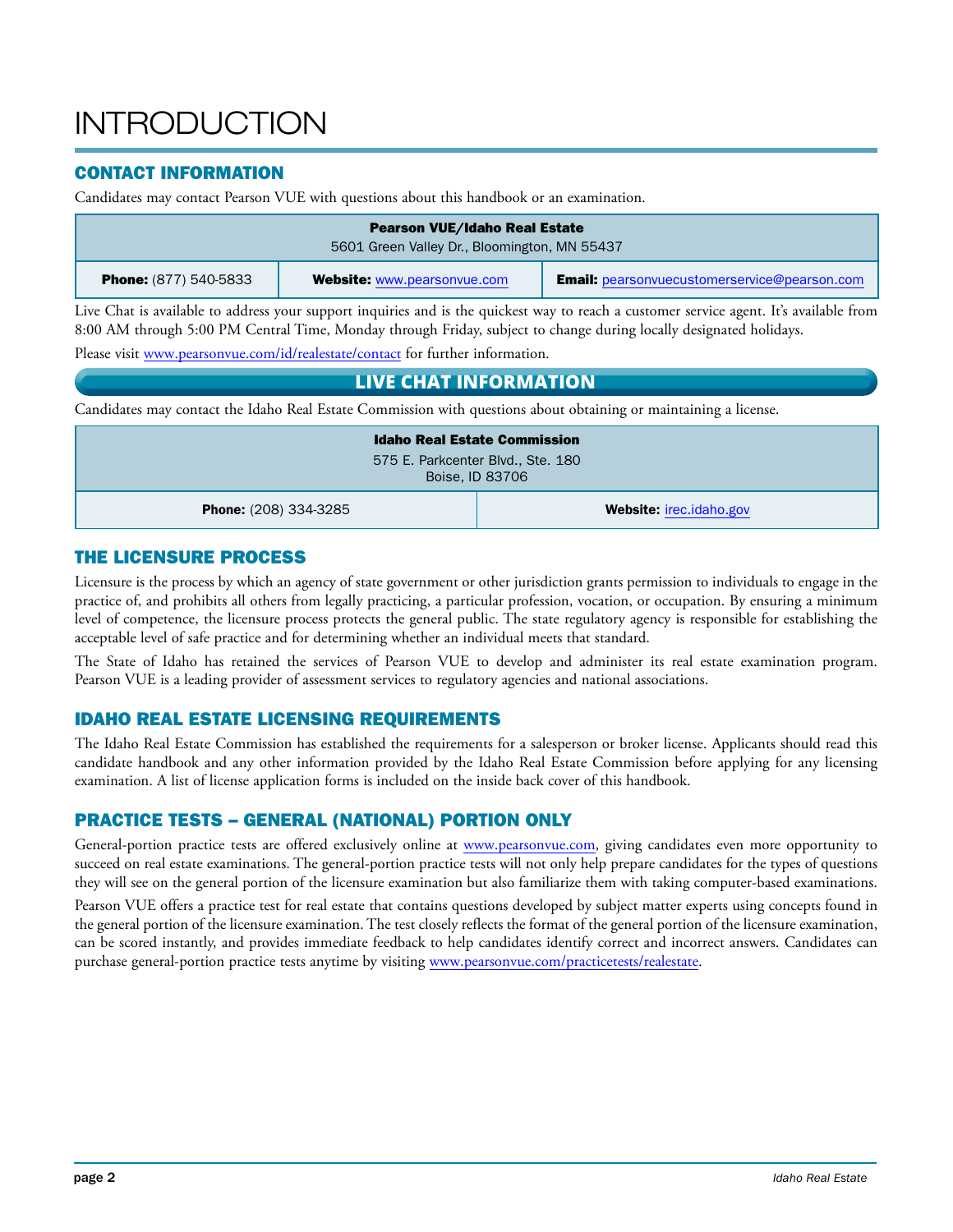# **RESERVATIONS**

# MAKING A RESERVATION

**Walk-in examinations are not available.** Online reservations are the most efficient way for candidates to schedule their examination. Candidates **must** go to www.pearsonvue.com/id/realestate/ to make an online reservation for an examination. First-time users are required to create an account. The candidate will need to fill in all required fields, which are preceded by an asterisk (\*), on the online form in order to create an ID and be assigned a password. Step-by-step instructions will lead the candidate through the rest of the examination reservation process.

Candidates **must** make an online reservation at least twenty-four (24) hours before the desired examination date. Candidates who wish to make a phone reservation at (877) 540-5833 must do so at least twenty-four (24) hours before the desired examination date (unless an electronic check is used for payment, as detailed below).

### **Before making a reservation, candidates should have the following:**

- Full legal name, address, Social Security number, daytime telephone number, and date of birth
- The name of the examination
- The preferred examination date and test center location (a list appears on the back cover of this handbook)

Candidates are responsible for knowing which examination they need to take.

The reservation will be made based on the next available examination date.

### EXAM FEES

The exam fee is \$80. **Payment will not be accepted at the test center.** Examination fees are non-refundable and non-transferable except as detailed in the *Change/Cancel Policy*.

### Electronic Checks

Candidates who choose to pay the examination fee by electronic check must have a personal checking account, and must be prepared to provide to Pearson VUE the following information at the time of reservation:

- Bank name
- Account number and routing number
- Social Security number, state ID number or driver's license number
- Name and address on the account

Using this information, Pearson VUE can request payment from the candidate's bank account just as if the candidate had submitted an actual paper check.

Candidates paying by electronic check must register at least five (5) days before the examination date in order for their check to be processed.

### Vouchers

Vouchers offer another convenient way to pay for tests. Vouchers can be purchased online at www.pearsonvue.com/vouchers/pricelist by credit card either singly or in volume. To redeem a voucher as payment when scheduling a test, simply indicate voucher as the payment method and provide the voucher number. All vouchers are pre-paid. Vouchers are non-refundable and non-returnable.

Vouchers expire twelve (12) months from the date they are issued. Voucher expiration dates cannot be extended. The exam must be taken by the expiration date printed on the voucher.

### CHANGE/CANCEL POLICY

Candidates should call (877) 540-5833 at least forty-eight (48) hours before the examination to change or cancel a reservation. Candidates who change or cancel a reservation with proper notice may either transfer their fees to a new reservation or request a refund. **Candidates who change or cancel their reservations without proper notice will forfeit the examination fee.** Refunds for credit/ debit cards are immediate, while refunds for electronic checks and vouchers will be processed in two to three (2-3) weeks.

Candidates are individually liable for the full amount of the examination fee once a reservation has been made, whether paid individually or by a third party.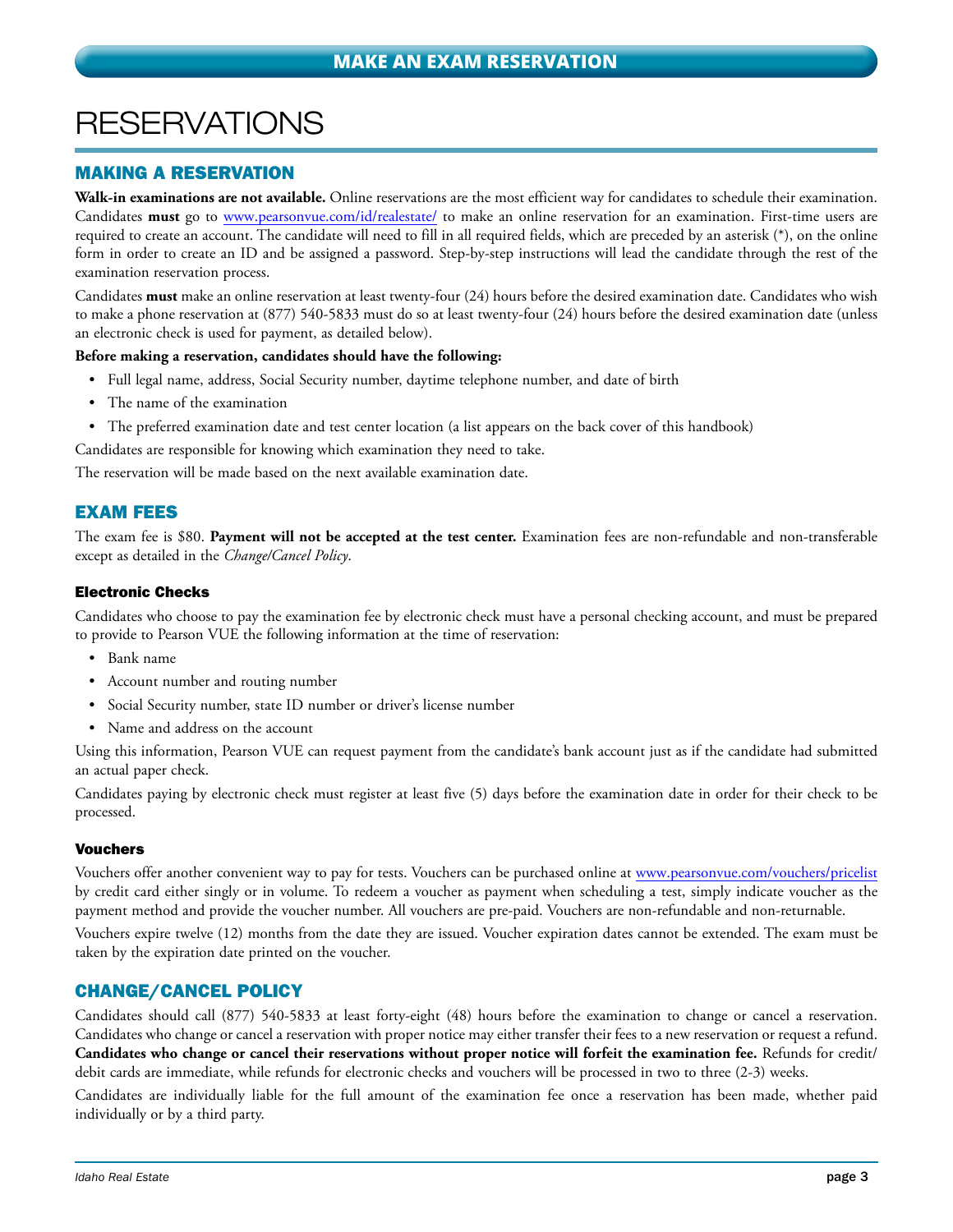# ABSENCE/LATENESS POLICY

Candidates who are late or absent from an exam may call Pearson VUE within 14 days of the exam date to request an excused absence for the following reasons:

- Illness of the candidate or of the candidate's immediate family member
- Death in their immediate family
- Disabling traffic accident
- Court appearance or jury duty
- Military duty
- Weather emergency

A case number will be assigned and instructions provided for emailing supporting documentation. **Candidates absent from or late to an exam who have not changed or canceled the reservation according to the** *Change/Cancel Policy* **will not be admitted to the exam and will forfeit the exam fee.**

### WEATHER DELAYS AND CANCELLATIONS

If severe weather or a natural disaster makes the Pearson VUE test center inaccessible or unsafe, the examination may be delayed or canceled. Pearson VUE will notify and reschedule candidates in the case of severe weather.

### ACCOMMODATIONS

Pearson VUE complies with the provisions of the Americans with Disabilities Act as amended. The purpose of accommodations is to provide candidates with full access to the test. Accommodations are not a guarantee of improved performance or test completion. Pearson VUE provides reasonable and appropriate accommodations to individuals with documented disabilities who demonstrate a need for accommodations.

Test accommodations may include things such as:

- A separate testing room
- Extra testing time
- A Reader or Recorder, for individuals with mobility or vision impairments and cannot read or write on their own

Test accommodations are individualized and considered on a case-by-case basis. All candidates who are requesting accommodations because of a disability must provide appropriate documentation of their condition and how it is expected to affect their ability to take the test under standard conditions. This may include:

- Supporting documentation from the professional who diagnosed the condition, including the credentials that qualify the professional to make this diagnosis
- A description of past accommodations the candidate has received

The steps to follow when requesting test accommodations vary, depending on your test program sponsor. To begin, go to http://pearsonvue.com/accommodations, and then select your test program sponsor from the alphabetized list. Candidates who have additional questions concerning test accommodations may contact the ADA Coordinator at accommodationspearsonvue@pearson.com.

### NON-SATURDAY RESERVATIONS

Candidates who for religious reasons cannot take an examination offered only on Saturdays may request a non-Saturday examination date. Such a request must be put in writing on official stationery by the candidate's religious advisor and faxed to (610) 617-9397 or mailed to:

Pearson VUE Special Accommodations / 5715 W. Old Shakopee Rd., Bloomington, MN 55437

Non-Saturday examinations are available **only** on a prearranged basis.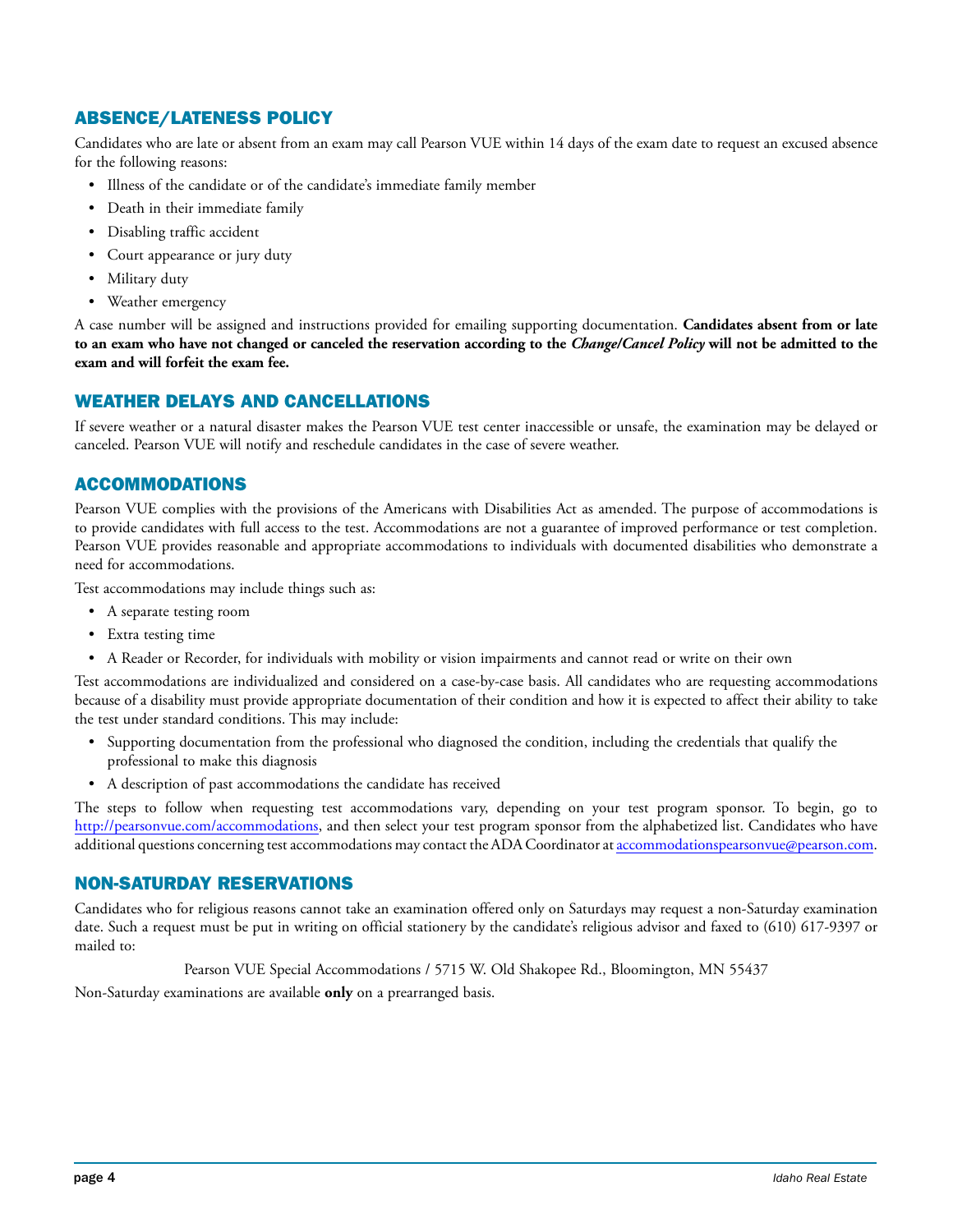### PLEASE NOTE

### Fingerprint results are valid for six (6) months only.

### FINGERPRINT RESERVATIONS

To make a fingerprint reservation go to https://pearsonwest.ibtfingerprint.com, or call IdentoGo® by Idemia at (866) 761-8069.

Pearson VUE offers electronic fingerprinting to all resident and non-resident candidates (whether or not they pass the examination) at the following test centers:

| Boise, ID | Coeur d'Alene, ID | Pocatello, ID | Twin Falls, ID | Spokane, WA |
|-----------|-------------------|---------------|----------------|-------------|
|           |                   |               |                |             |

Digital fingerprints are transmitted electronically to law enforcement. These fingerprints are accurate, high quality, and in accordance with FBI and IAFIS requirements for live-scan imaging with a low rejection rate.

Candidates testing at any of the centers listed above must make an advance reservation with IdentoGo® by Idemia to have their fingerprints captured on the same date as their exam appointment. Reserve a fingerprint appointment online at https://pearsonwest.ibtfingerprint.com or by contacting IdentoGo® by Idemia at (866) 761-8069 Monday through Saturday, 9:00 a.m. until 6:00 p.m. (Mountain Time). Use your full legal name, as it appears on your government-issued ID, when you make your fingerprint reservation. *The fingerprint fee is \$61.25.* The fingerprint fee must be paid at the time of the reservation by credit card, debit card or electronic check.

### **Be sure to select the correct license type when making your fingerprint reservations to avoid delays in receiving your results.**

You are strongly encouraged to have your fingerprints taken at one of the sites noted above. If you are unable to travel to one of these sites you will need to submit traditional (paper) fingerprints. Specific instructions for how to submit this type of fingerprints are being developed and will be available here soon.

### **Do not send fingerprint cards or the required fee to the Idaho Real Estate Commission.**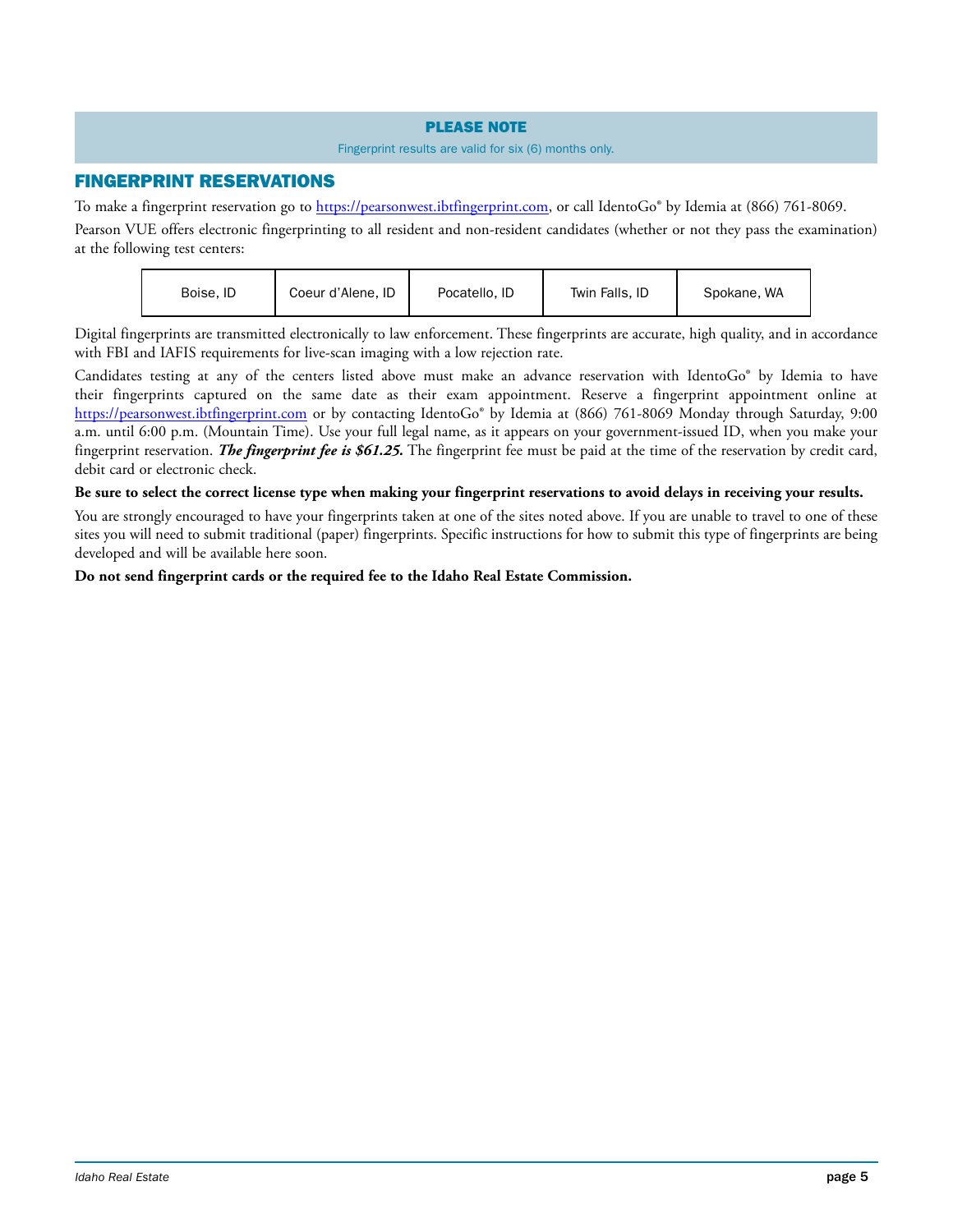

# WHAT TO BRING

### Required Materials

All candidates are required to bring identification that is deemed acceptable, listed under *Acceptable Forms of Candidate Identification*, to the test center on the day of examination.

### REQUIRED ITEMS

Candidates who do not present the required items will be denied admission to the examination, will be considered absent, and will forfeit the examination fee.

Candidates requesting to waive the general (national) portion of the examination must obtain a waiver letter from the Idaho Real Estate Commission before making an appointment to take the exam. So that the waiver can be applied to the Candidate's Account, candidates must create an online account with Pearson VUE for Idaho Real Estate prior to making the exam appointment. Candidates are not required to bring the waiver letter to the test center. **Waivers cannot be issued retroactively.**

### Acceptable Forms of Candidate Identification

Candidate must present **two (2)** forms of current signature identification. The name on the identification must exactly match the name on the registration. The primary identification must be government-issued and photo-bearing with a signature, and the secondary identification must contain a valid signature. Identification must be in English.

### **Primary ID (with photograph and signature, not expired)**

- Government-issued Driver's license
- U.S. Dept. of State Driver's license
- U.S. learner's permit (plastic card only with photo and signature)
- National/State/Country Identification Card
- Passport
- Passport cards
- Military ID
- Military ID for spouses and dependents
- Alien Registration Card (Green Card, Permanent Resident Visa)

### **Secondary ID (with signature, not expired)**

- U.S. Social Security card
- Debit/(ATM) or Credit card
- Any form of ID on the Primary ID list

If the ID presented has an embedded signature that is not visible (microchip), or is difficult or impossible to read, the candidate must present another form of identification from the Primary ID or Secondary ID list that contains a visible signature.

Pearson VUE does not recognize grace periods. For example, if a candidate's driver's license expired yesterday and the state allows a 30-day grace period for renewing the ID, the ID is considered to be expired.

### EXAM PROCEDURES

Candidates should report to the test center thirty (30) minutes before the examination and check in with the test center administrator. (Candidates should allow themselves sufficient time to find the test center.) The candidate's identification and other documentation will be reviewed and they will be photographed for the score report.

Candidates are required to review and sign a *Candidate Rules Agreement* form. If the *Candidate Rules Agreement* is not followed and/or cheating or tampering with the examination is suspected, the incident will be reported as such and the appropriate action will be taken. The examination fee will not be refunded, the exam may be determined invalid, and/or the state may take further action such as prohibiting candidates from retaking the examination or denying licensure.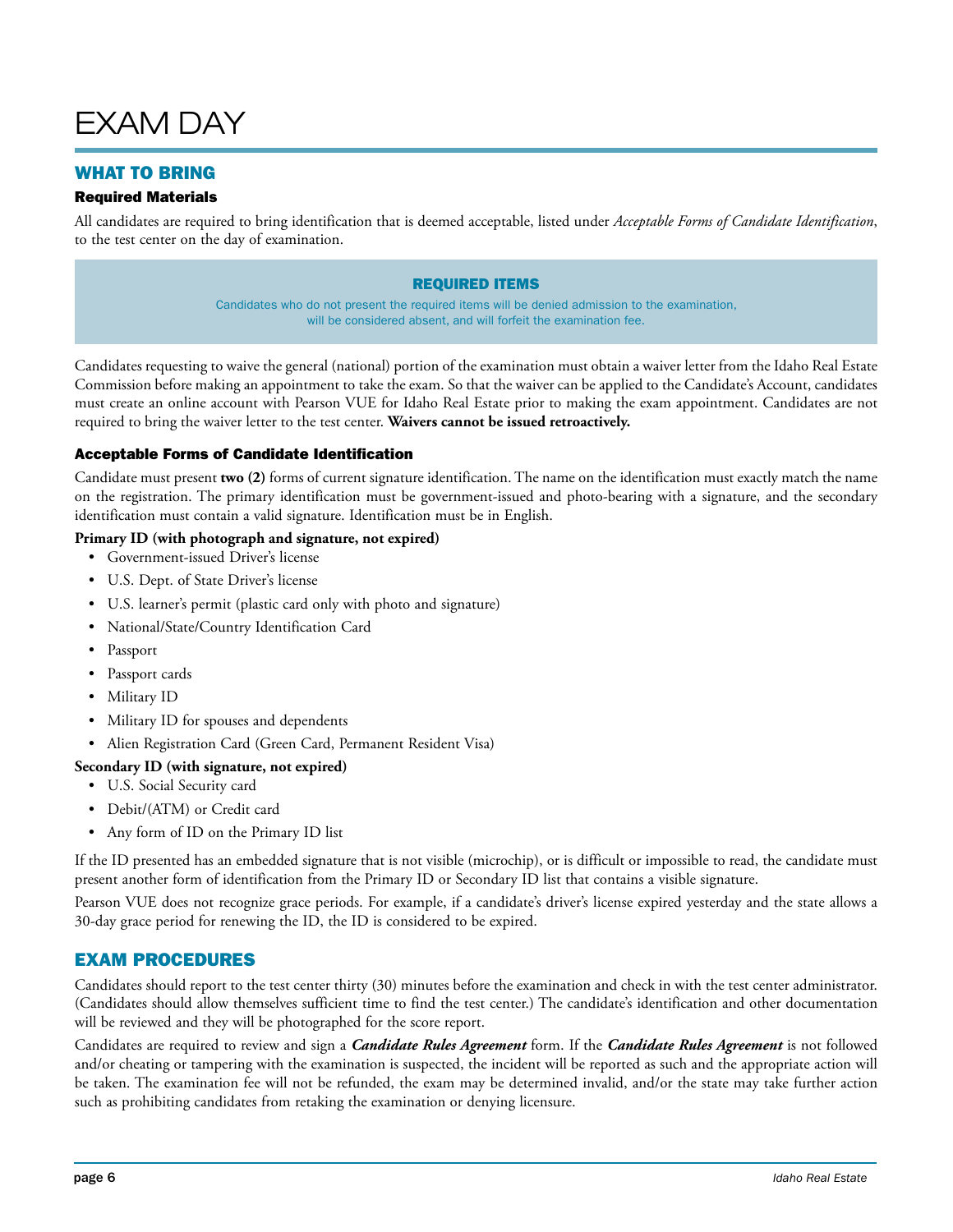Candidates will have an opportunity to take a tutorial on the computer on which the examination will be administered. The time spent on this tutorial will not reduce the examination time. The examination administrators will answer questions, but candidates should be aware that the administrators are not familiar with the content of the examinations or with the state's licensing requirements. Examination administrators have been instructed not to advise candidates on requirements for licensure.

Candidates may begin the examination once they are familiar with the computer. The examination begins the moment a candidate looks at the first examination question. Candidates will be given four (4) hours to complete the examination. The examination will end automatically after the examination time has expired, and candidates will leave the test center with their official scores in hand.

# SCORE REPORTING

When candidates complete the examination, they will receive a score report marked "pass" or "fail."

Candidates who fail the examination will receive a score report that includes a numeric score and diagnostic information relating to the general portion of the examination, as well as information about reexamination.

# RETAKING THE EXAM

The examination is divided into two sections: general (national) and state law. Candidates who pass one section of the exam and fail the other need to retake only the section they failed, as long as they pass the failed section within one (1) year of the date of the passed section. The exam fee is required each time a candidate tests. A candidate must pass both sections of the exam and submit a completed application for licensure within one (1) year of the date of the first passed exam section. Otherwise, the candidate must retake both sections of the exam.

*Example:* A candidate who takes the examination January 15, 2019, and passes the state section but not the general section needs to retake and pass only the general section, but must do so on or before January 14, 2020. If the candidate does not pass the general section and submit his license application on or before January 14, 2020, he/she would be required to retake the entire examination.

There is no limit to how many times a candidate may retake the examination. **Reservations for reexamination cannot be made at the test center, and candidates must wait twenty-four (24) hours before making one. The examination fee must be paid each time a candidate takes an exam, even if the candidate is retaking only one section.**

# REVIEW OF EXAMS

For security reasons, examination material is not available to candidates for review.

# SCORE EXPLANATION

### Scaled Score

There are multiple versions, known as forms, of each of the real estate licensing examinations. While all of these forms are developed from the content outlines printed in this handbook, the levels of difficulty of the forms may vary slightly because different questions appear on different forms. Since it would be unfair to require a candidate taking a slightly more difficult form to answer as many questions correctly (in order to pass) as a person taking an easier form, a statistical procedure known as equating is used to correct for differences in form difficulty.

The passing score of an examination was set by the Idaho Real Estate Commission (in conjunction with Pearson VUE) after a comprehensive study was completed for each examination. The examination score is reported as a scaled score on a scale of 0-100. It should not be interpreted as the percentage or number of questions answered correctly on the examination. The passing point is reported as a score of 70 for the salesperson examination and 75 for the broker examination. With a passing score of 70 or 75, any score below 70 or 75 indicates how close the candidate came to passing, rather than the actual number or percentage of questions the candidates answered correctly.

### DUPLICATE SCORE REPORTS

Candidates may request a duplicate score report by completing the appropriate form found in the back of this handbook.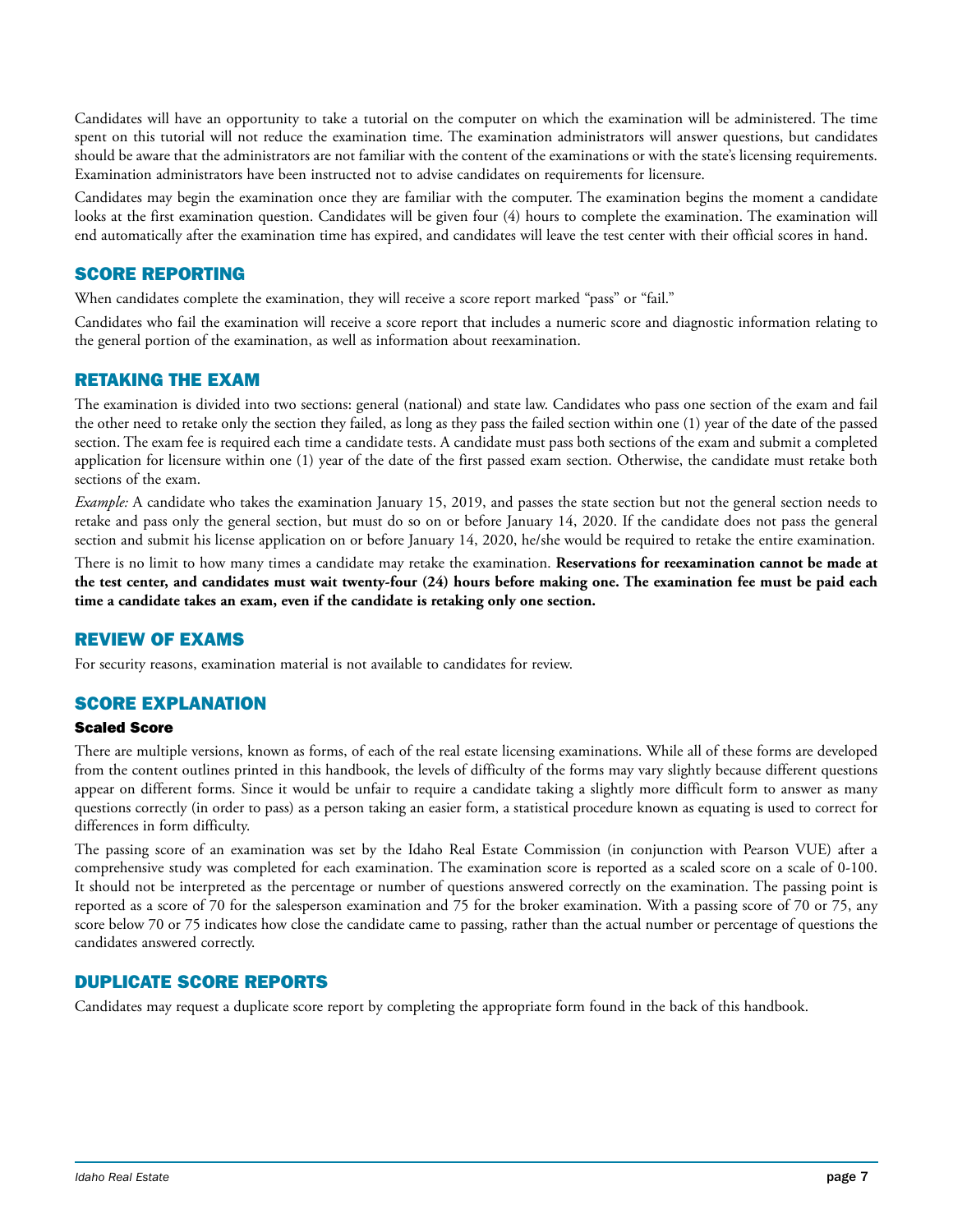# TEST CENTER POLICIES

The following policies are observed at each test center. **Candidates who violate any of these policies will not be permitted to finish the examination and will be dismissed from the test center, forfeiting the examination fee.**

- **No personal items are allowed in the testing room.** Personal items include but are not limited to: cellular phones, hand-held computers or other electronic devices, pagers, watches, wallets, purses, firearms or other weapons, hats, bags, coats, books, and/ or notes, pens, or pencils.
- **• Personal calculators are NOT permitted,** but an online calculator is available as part of the exam.
- Candidates must store all personal items in a secure area as indicated by the administrator, or return items to their vehicle. All electronic devices must be turned off before storing them in a locker. **The test center is not responsible for lost, stolen, or misplaced personal items.**
- Studying **is not** allowed in the test center. Visitors, children, family, or friends **are not** allowed in the test center.
- Dictionaries, books, papers (including scratch paper), and reference materials are not permitted in the examination room, and candidates are strongly urged not to bring such materials to the test center. Upon entering and being seated in the testing room, the test administrator will provide the candidate with materials to make notes or calculations and any other items specified by the exam sponsor. **The candidate may not write on these items before the exam begins or remove these items from the testing room.**
- Eating, drinking, chewing gum, smoking, and/or making noise that creates a disturbance for other candidates is prohibited during the exam.
- To request a break, the candidate **must** raise his/her hand to get the administrator's attention. **The exam clock will not stop while the candidate is taking a break.**
- Candidates must leave the testing room for all breaks. However, candidates **are not permitted to leave the floor or building for any reason during this time, unless directed by the administrator**. If a candidate is discovered to have left the floor or building, he/she will not be permitted to proceed with the examination and will forfeit the exam fees.
- While taking a break, candidates are permitted to access personal items that are being stored during the exam only if necessary— for example, personal medication that must be taken at a specific time. **However, a candidate must receive permission from the administrator prior to accessing personal items that have been stored**. Candidates are **not** allowed access to other items, including, but not limited to, cellular phones, exam notes, and study guides.
- Any candidate discovered causing a disturbance of any kind or engaging in any kind of misconduct—giving or receiving help; using notes, books, or other aids; taking part in an act of impersonation; or removing examination materials or notes from the examination room—will be summarily dismissed from the examination and will be reported to the state licensing agency. Decisions regarding disciplinary measures are the responsibility of the state licensing agency.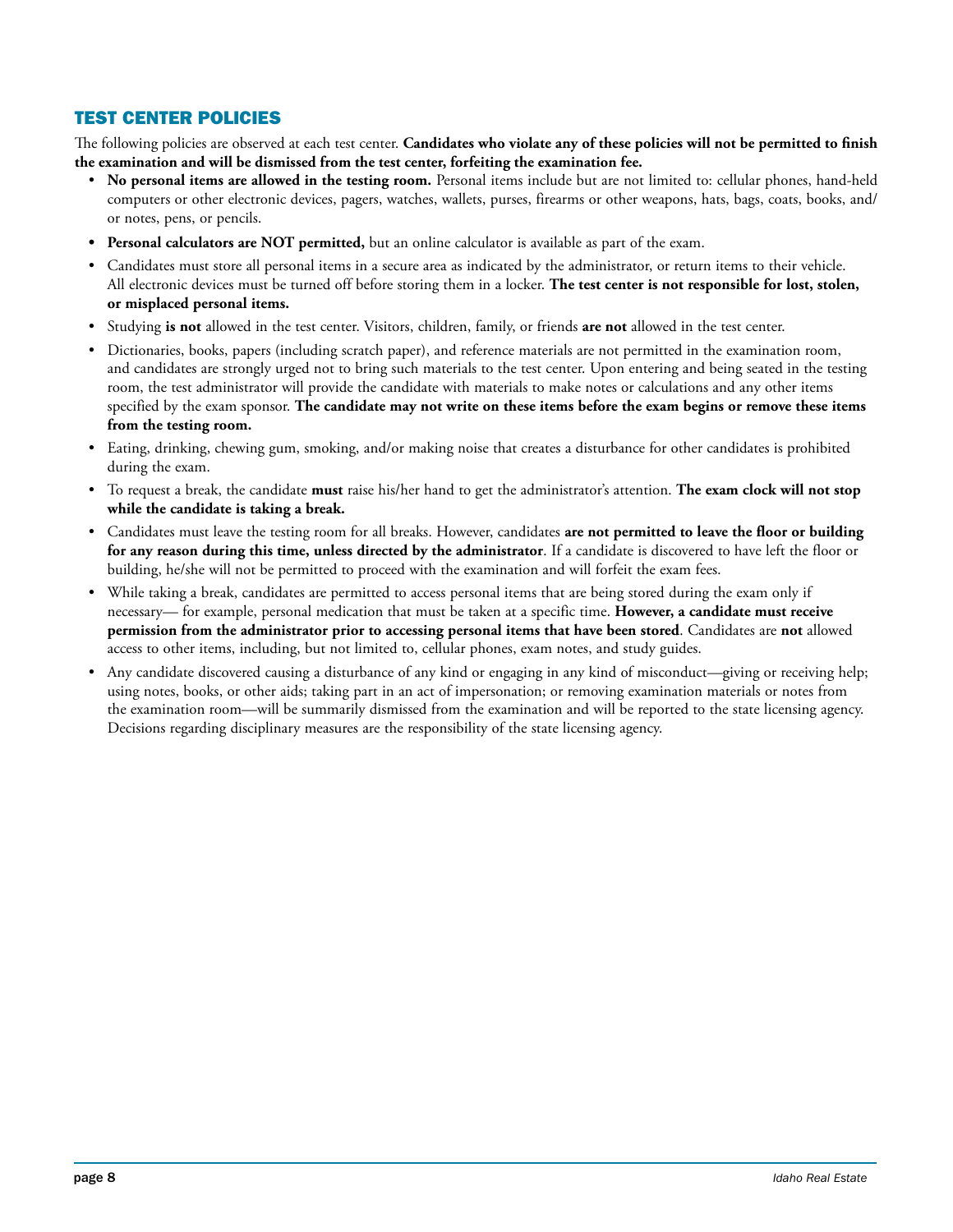# PREPARING FOR THE EXAM

### PRETEST QUESTIONS

Many of the examinations will contain "pretest" questions. Responses to pretest questions do not affect a candidate's score. Pretest questions are mixed in with the scored questions and are not identified. These questions are used to gather statistical information for future exam development.

The number of pretest questions is listed in the content outline heading of each examination for which they are available. If a number is not present, then there are no pretest questions for that particular examination.

# EXAM CONTENT

The content of the general (national) portion of the examination is based upon information obtained from a job analysis performed by Pearson VUE. Responses from real estate professionals were analyzed to determine the nature and scope of tasks they perform, and the knowledge and skills needed to perform them. This information is the basis upon which examination questions are written, ensuring that the examination reflects the actual practice of real estate. Questions in the general portion are also reviewed and approved by nationally recognized real estate professionals.

The state law portion of the examination has been developed to reflect the laws, regulations, and practice of real estate in Idaho, and it has been reviewed and approved by real estate professionals and the Idaho Real Estate Commission.

# MATH CALCULATIONS

### **The information below is NOT available at the test center and should be memorized.**

Candidates may use the following information in making mathematical calculations on the general section of the real estate examinations unless otherwise stated in the text of the question:

- 43,560 square feet/acre
- 5,280 feet/mile
- Round off calculations (where applicable) to the nearest whole number

### **The information below, if needed, will be contained within the test itself:**

*If a question requires the calculation of prorated amounts, the question will specify: a) whether the calculation should be made on the basis of 360 or 365 days a year; and b) whether the day of closing belongs to the buyer or seller*

### **NOTE**

The entire question pool for both the general and state law portions of the examinations, each form of the examination, and any materials used to administer the examination are copyrighted by and are the property of Pearson VUE. Any distribution of examination material or other reproduction is strictly prohibited and punishable by law.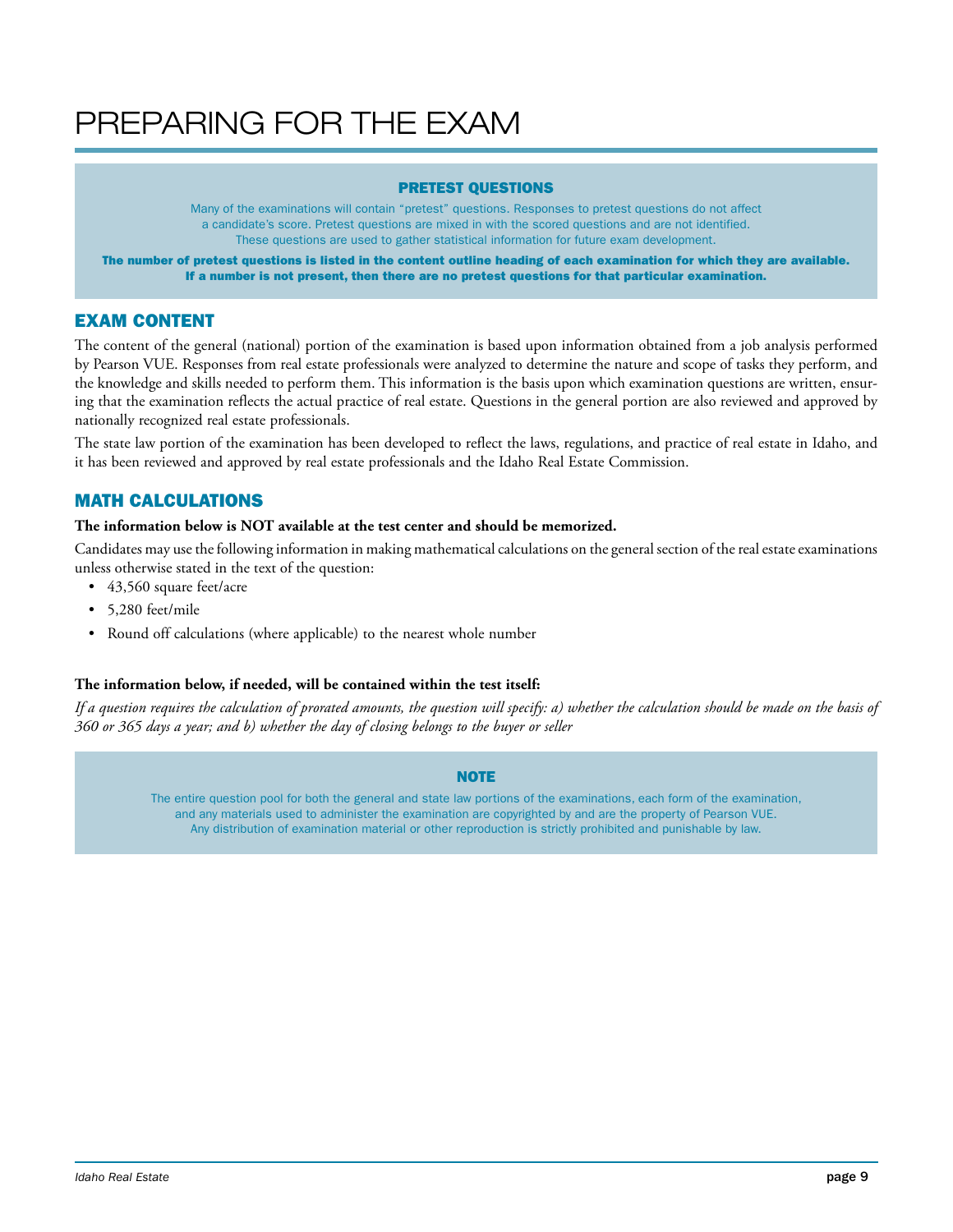

# **REAL ESTATE General (National) Content Outlines**

**Content Outline for General Salespersons** and **Brokers** Examinations

# **IDAHO Real Estate State Content Outlines**

**Content Outline for State Salespersons** and **Brokers** Examinations

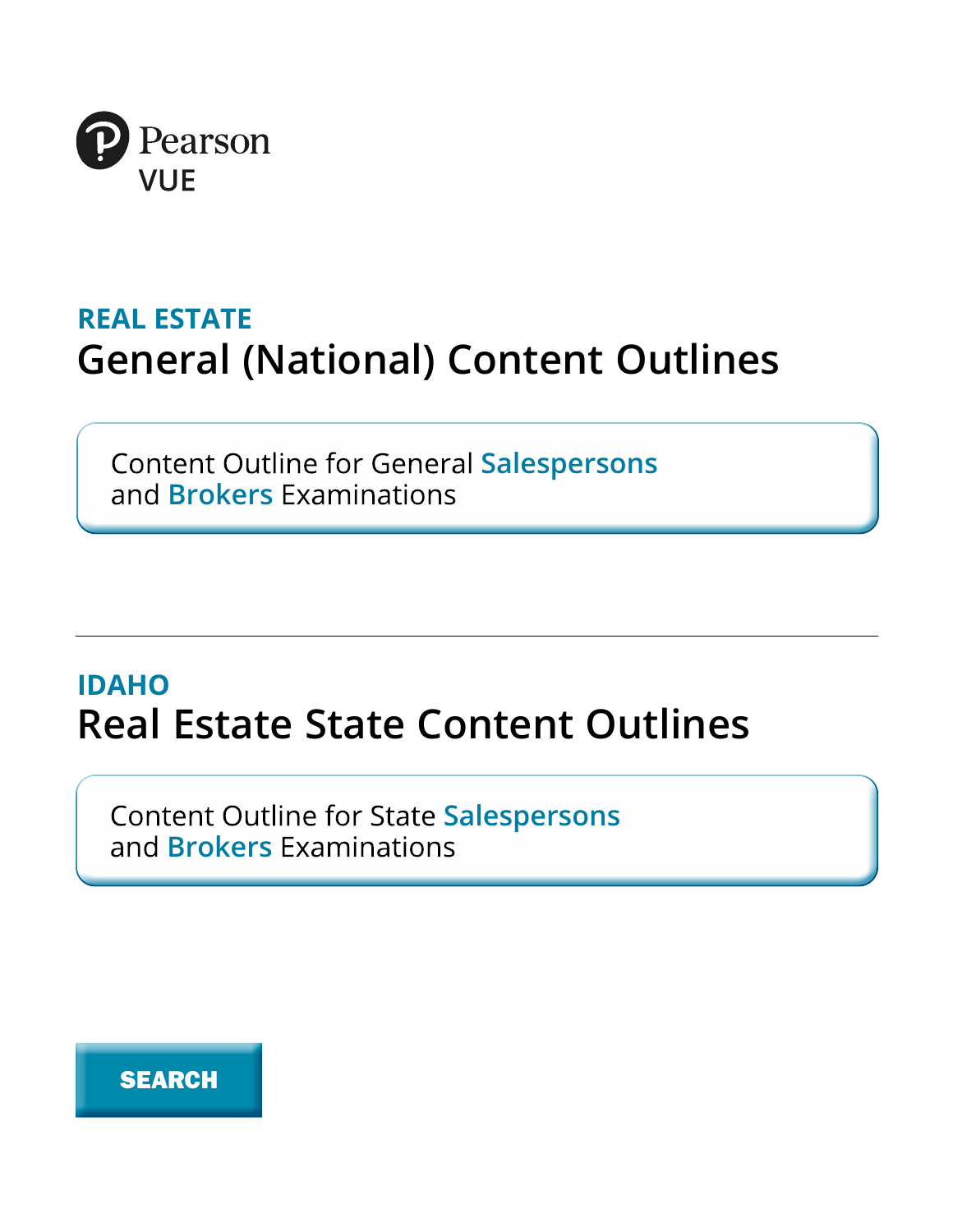# General Exam Content Outline for Salespersons and Brokers

*Effective: June 01, 2020*

The general portion of the real estate exam is made up of eighty (80) scored items, which are distributed as noted in the following content outline. The general examination also contains five (5) pretest items that are not counted toward the score. These items are used to gather statistics on performance and to help assess appropriateness for use on future examinations. Because pretest items look exactly like items that are scored, candidates should answer all the items on the examination.

### I. REAL PROPERTY CHARACTERISTICS, LEGAL DESCRIPTIONS, AND PROPERTY USE (SALES 9; BROKER 9)

### A. Real property vs. personal property

- 1. Fixtures, trade fixtures, emblements
- 2. Attachment, severance, and bill of sale

### B. Characteristics of real property

- 1. Economic characteristics
- 2. Physical characteristics

### C. Legal descriptions

- 1. Methods used to describe real property
- 2. Survey

#### D. Public and private land use controls – encumbrances

- 1. Public controls governmental powers
	- a. Police power, eminent domain, taxation, escheat
	- b. Zoning ordinances
- 2. Private controls, restrictions, and encroachments
	- a. Covenants, conditions, and restrictions (CC&Rs), HOAs
	- b. Easements
	- c. Licenses and encroachments

### II. FORMS OF OWNERSHIP, TRANSFER, AND RECORDING OF TITLE (SALES 8; BROKER 8)

### A. Ownership, estates, rights, and interests

- 1. Forms of ownership
- 2. Freehold estate
	- a. Fee simple absolute
	- b. Fee simple defeasible, determinable, and condition subsequent
	- c. Life estate
	- d. Bundle of rights
- 3. Leasehold estates and types of leases
	- a. Estate for years and from period to period (periodic estate)
	- b. Estate at will and estate at sufferance
	- c. Gross, net, and percentage leases
- 4. Liens and lien priority
- 5. Surface and sub-surface rights
- B. Deed, title, transfer of title, and recording of title
- 1. Elements of a valid deed
- 2. Types of deeds
- 3. Title transfer
	- a. Voluntary alienation
	- b. Involuntary alienation
- 4. Recording the title
	- a. Constructive and actual notice
	- b. Title abstract and chain of title
	- c. Marketable title and cloud on title
	- d. Attorney title opinion, quiet title lawsuit, and title insurance

### III. PROPERTY VALUE AND APPRAISAL (SALES 11; BROKER 10)

### A. Concept of value

- 1. Market value vs. market price
- 2. Characteristics of value
- 3. Principles of value

#### B. Appraisal process

- 1. Purpose and steps to an appraisal
- 2. Federal oversight of the appraisal process

### C. Methods of estimating value and Broker Price Opinions (BPO)

- 1. Sales comparison approach (market data)
- 2. Cost approach
	- a. Improvements and depreciation
	- b. Physical deterioration, functional, and economic obsolescence
	- c. Reproduction or replacement costs
- 3. Income approach
- 4. Gross rent and gross income multipliers
- 5. Comparative Market Analysis (CMA)
- 6. Broker Price Opinion (BPO)
- 7. Assessed value and tax implications

### IV. REAL ESTATE CONTRACTS AND AGENCY (SALES 16; BROKER 17)

- A. Types of contracts
	- 1. Express vs. implied
	- 2. Unilateral vs. bilateral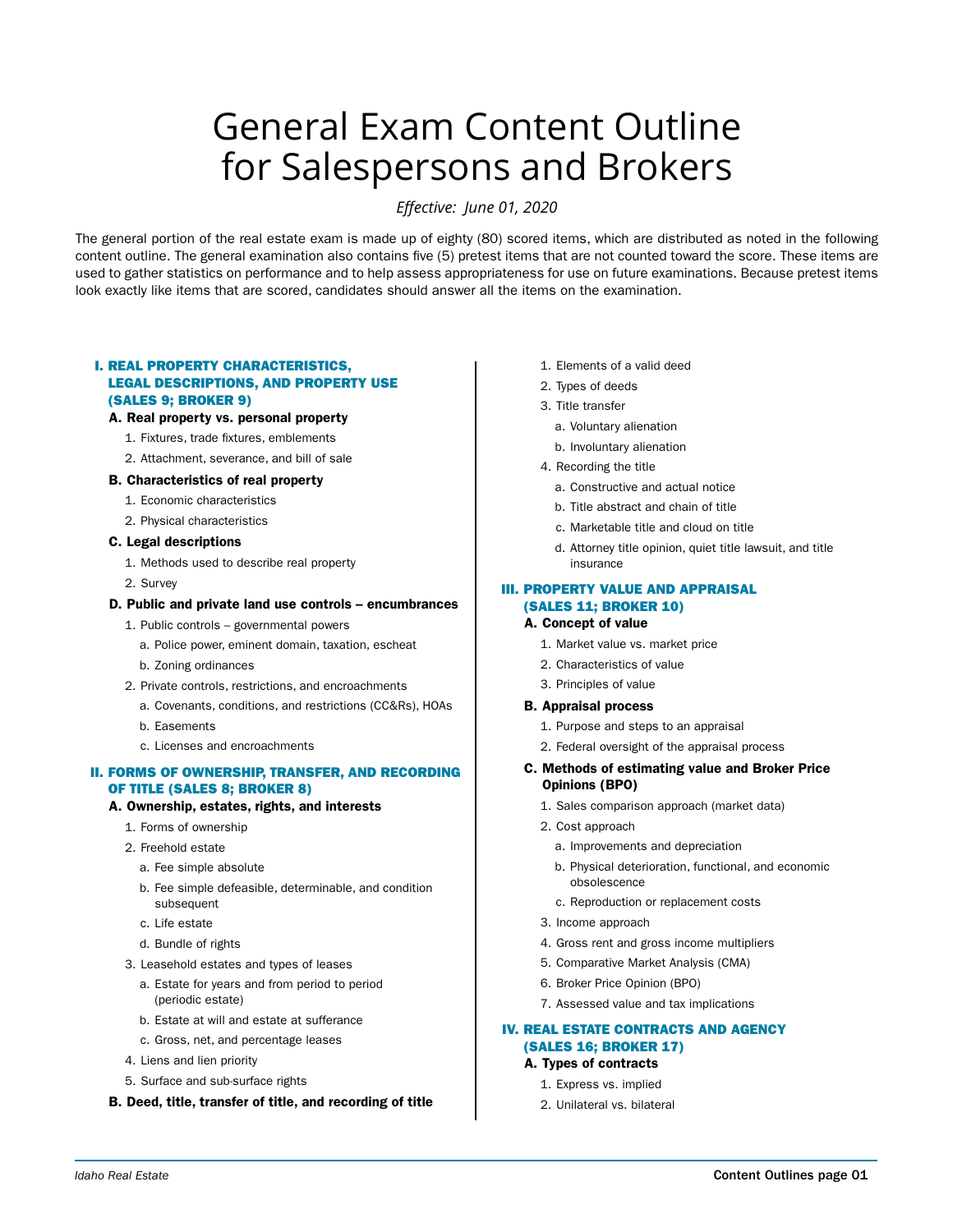### B. Required elements of a valid contract

### C. Contract performance

- 1. Executed vs. executory
- 2. Valid vs. void
- 3. Voidable vs. unenforceable
- 4. Breach of contract, rescission, and termination
- 5. Liquidated, punitive, or compensatory damages
- 6. Statute of Frauds
- 7. Time is of the essence

### D. Sales contract

- 1. Offer and counteroffer
- 2. Earnest money and liquidated damages
- 3. Equitable title
- 4. Contingencies
- 5. Disputes and breach of contract
- 6. Option contract and installment sales contract

### E. Types of agency and licensee-client relationships

- F. Creation and termination of agency
- G. Licensee obligations to parties of a transaction

### V. REAL ESTATE PRACTICE (SALES 14; BROKER 13) A. Responsibilities of broker

- 1. Practicing within scope of expertise
- 2. Unauthorized practice of law
- B. Brokerage agreements between the broker and
	- principal (seller, buyer, landlord, or tenant)
	- 1. Seller representation Types of listing agreements
		- a. Exclusive right-to-sell and exclusive agency listing
		- b. Non-exclusive or open listing
		- c. Net listing (conflict of interest)
		- d. Multiple listing service (MLS)
	- 2. Buyer representation
	- 3. Property management agreement
		- a. Accounting for funds
		- b. Property maintenance
		- c. Leasing property
		- d. Collecting rents and security deposits
	- 4. Termination of agreements
	- 5. Services, fees, and compensation

### C. Fair Housing

- 1. Equal opportunity in housing
- 2. Protected classes
- 3. Fair housing laws
- 4. Illegal practices, enforcement, and penalties
- 5. Prohibited advertising
- 6. Housing and Urban Development (HUD)
- 7. Americans with Disabilities Act (ADA)

#### D. Risk management

- 1. Supervision
- 2. Compliance with federal regulations; including Privacy and
- Do Not Contact
- 3. Vicarious liability
- 4. Antitrust laws
- 5. Fraud and misrepresentation
- 6. Types of insurance
	- a. Errors and Omissions
	- b. General Liability

### VI. PROPERTY DISCLOSURES AND ENVIRONMENTAL ISSUES (SALES 8; BROKER 8)

### A. Property conditions and environmental issues

- 1. Hazardous substances
	- a. Lead-based paint
	- b. Asbestos, radon, and mold
	- c. Groundwater contamination and underground storage tanks
	- d. Waste disposal sites and brownfields
	- e. Flood plains, flood zones, and flood insurance
- 2. Clean Air and Water Acts
- 3. Environmental Protection Agency (EPA)
	- a. Comprehensive Environmental Response, Compensation, and Liability Act (CERCLA)
	- b. Superfund Amendment and Reauthorization Act (SARA)
	- c. Environmental site assessments (including Phase I and II studies) and impact statements
	- d. Wetlands protection

### B. Disclosure obligations and liability

### VII. FINANCING AND SETTLEMENT (SALES 7; BROKER 7)

### A. Financing concepts and components

- 1. Methods of financing
	- a. Mortgage financing conventional and non-conventional loans
	- b. Seller financing land contract/contract for deed
- 2. Lien theory vs. title theory and deed of trust
- 3. Sources of financing (primary and secondary mortgage markets, and seller financing)
- 4. Types of loans and loan programs
- 5. Mortgage clauses

#### B. Lender Requirements

- 1. FHA requirements
- 2. VA requirements
- 3. Buyer qualification and Loan to Value (LTV)
- 4. Hazard and flood insurance
- 5. Private mortgage insurance (PMI) and mortgage insurance premium (MIP)

### C. Federal Financing Regulations and Regulatory Bodies

- 1. Truth-in-Lending and Regulation Z
- 2. TILA-RESPA Integrated Disclosures (TRID)
	- a. Consumer Financial Protection Bureau (CFPB)
	- b. Loan Estimate (LE)
	- c. Closing Disclosure (CD)
- 3. Real Estate Settlement Procedures Act (RESPA)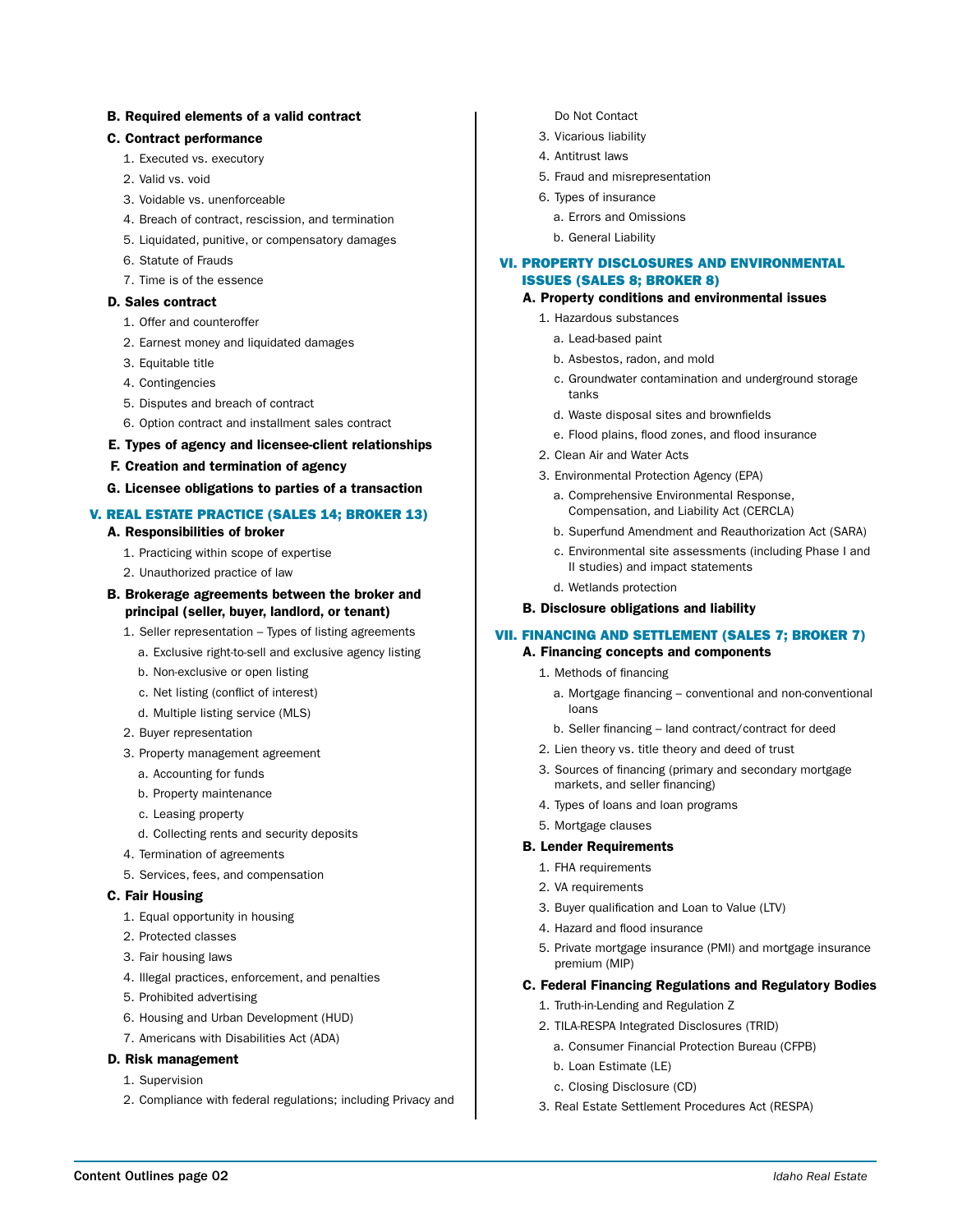- a. Referrals
- b. Rebates
- 4. Equal Credit Opportunity Act (ECOA)
- 5. Mortgage fraud and predatory lending
- D. Settlement and closing the transaction

### VIII. REAL ESTATE MATH CALCULATIONS (SALES 7; BROKER 8)

### A. Property area calculations

- 1. Square footage
- 2. Acreage total
- B. Property valuation
	- 1. Comparative Market Analysis (CMA)
	- 2. Net Operating Income (NOI)
	- 3. Capitalization rate
	- 4. Gross rent multiplier- Broker Only
	- 5. Gross income multiplier- Broker Only
	- 6. Equity in property
	- 7. Establishing a listing price
	- 8. Assessed value and property taxes

#### C. Commission/compensation

#### D. Loan financing costs

- 1. Interest
- 2. Loan to Value (LTV)
- 3. Fees
- 4. Amortization, discount points, and prepayment penalties

### E. Settlement and closing costs

- 1. Purchase price and down payment
- 2. Monthly mortgage calculations- principal, interest, taxes, and insurance (PITI)
- 3. Net to the seller
- 4. Cost to the buyer
- 5. Prorated items
- 6. Debits and credits
- 7. Transfer tax and recording fee

#### F. Investment

- 1. Return on investment
- 2. Appreciation
- 3. Depreciation
- 4. Tax implications on investment

#### G. Property management calculations

- 1. Property management and budget calculations
- 2. Tenancy and rental calculations

# Real Estate General/National Resources

- Mastering Real Estate Principles, Gerald R. Cortesi, 7th Edition, Dearborn
- Modern Real Estate Practice, Fillmore W. Galaty, Wellington J. Allaway, Robert C. Kyle, etc., 20th edition, Dearborn
- Principles of Real Estate Practice, Stephen Mettling, 6th Edition, Performance Programs Company
- Property Management, Robert C. Kyle, 10th Edition, **Dearborn**
- Real Estate Finance, J. Keith Baker and John P Wiedemer, 10th Edition, OnCourse Learning Publishing
- Real Estate Fundamentals, Wade E. Gaddy, 10th Edition Dearborn
- Real Estate Law, Charles J. Jacobus, 3rd Edition, OnCourse Learning Publishing
- Real Estate Law, Elliot Klayman, 10th Edition, Dearborn
- The Language of Real Estate, John W. Reilly, 8th Edition, Dearborn

### Pearson VUE does not endorse any particular prelicensing provider or study materials.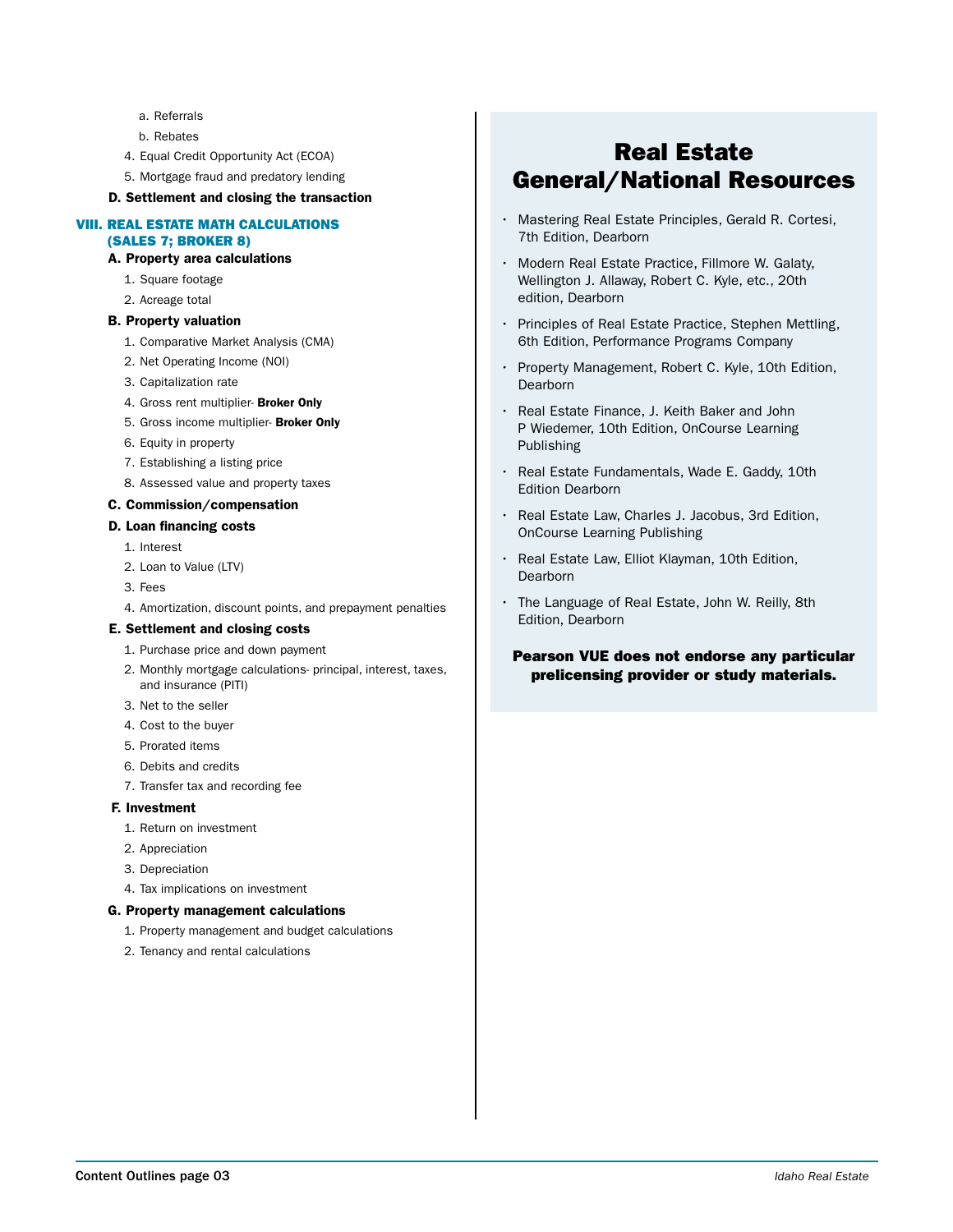# Idaho State Exam Content Outline for Salesperson and Broker Examinations

*Effective: July 15, 2017*

The state-specific examination is made up of forty (40) scored items for salesperson candidates and fifty (50) scored items for broker candidates.

The salesperson and broker examinations also contain five to ten (5-10) pretest items. The pretest items are not identified and will not affect a candidate's score in any way.

The following examination content outline is applicable to both real estate salespersons and real estate brokers.

### I. DUTIES AND POWERS OF THE REAL ESTATE COMMISSION (SALESPERSON 5%, BROKERS 4%)

### A. General Powers

- B. Investigations, audits, hearings, appeals
- C. Sanctions
	- 1. Fines
	- 2. License suspension and revocation

### II. LICENSING REQUIREMENTS (SALESPERSON 10%, BROKER 4%)

- A. Activities requiring a license
- B. Eligibility for licensing
- C. License renewal
- D. Change in license/status
- E. Education

### III. LICENSE LAW AND RULES OF THE IDAHO REAL ESTATE COMMISSION (SALESPERSON 40%, BROKER 30%)

- A. Advertising/Use of business name
- B. Broker-salesperson relationship
- C. Sales Commissions and fees
- D. Document handling and record keeping
- E. Handling of monies/Consideration (items of value)
- F. Trust accounts
- G. Offers, counteroffers, acceptance
- H. Office operations and business practices
- I. Prohibited conduct

### IV. BROKERAGE REPRESENTATION (AGENCY LAW) (SALESPERSON 25%, BROKER 20%)

# A. Agency contracts

- B. Types
- C. Obligations to parties
- D. Termination of agency
- E. Limits of confidentiality
- F. Disclosing agency relationships

### V. CALCULATIONS AND CLOSING COSTS (SALESPERSON 5%, BROKER 10%)

### VI. IDAHO PRINCIPLES AND PRACTICES (SALESPERSON 15%, BROKER 12%)

- A. Financing
- B. Trust deeds, notes, mortgages, contract for deed
- C. Foreclosure
- D. Ownership/Possession and Community Property
- E. Real estate valuation
	- 1. Property taxes/assessed value
	- 2. Homeowner's exemption
- F. Recording
- G. Mobile homes/manufactured housing
- H. Water rights
- I. Land use controls; zoning, subdivision

#### VII. BROKERAGE MANAGEMENT (BROKER ONLY 20%)

- A. Broker Supervision
- B. Requirements to maintain a Brokerage License
- C. Brokerage Operations

# Real Estate State/Idaho Resources

- Idaho Real Estate Law and Rules, Idaho Real Estate Commission
- Idaho Real Estate Handbook, Buyers, Chuck A., Professional Marketing Concepts, LLC.
- Business Conduct and Office Operations (BCOO) course through Idaho Real Estate Commission approved education providers (for broker only)

Pearson VUE does not endorse any particular prelicensing provider or study materials.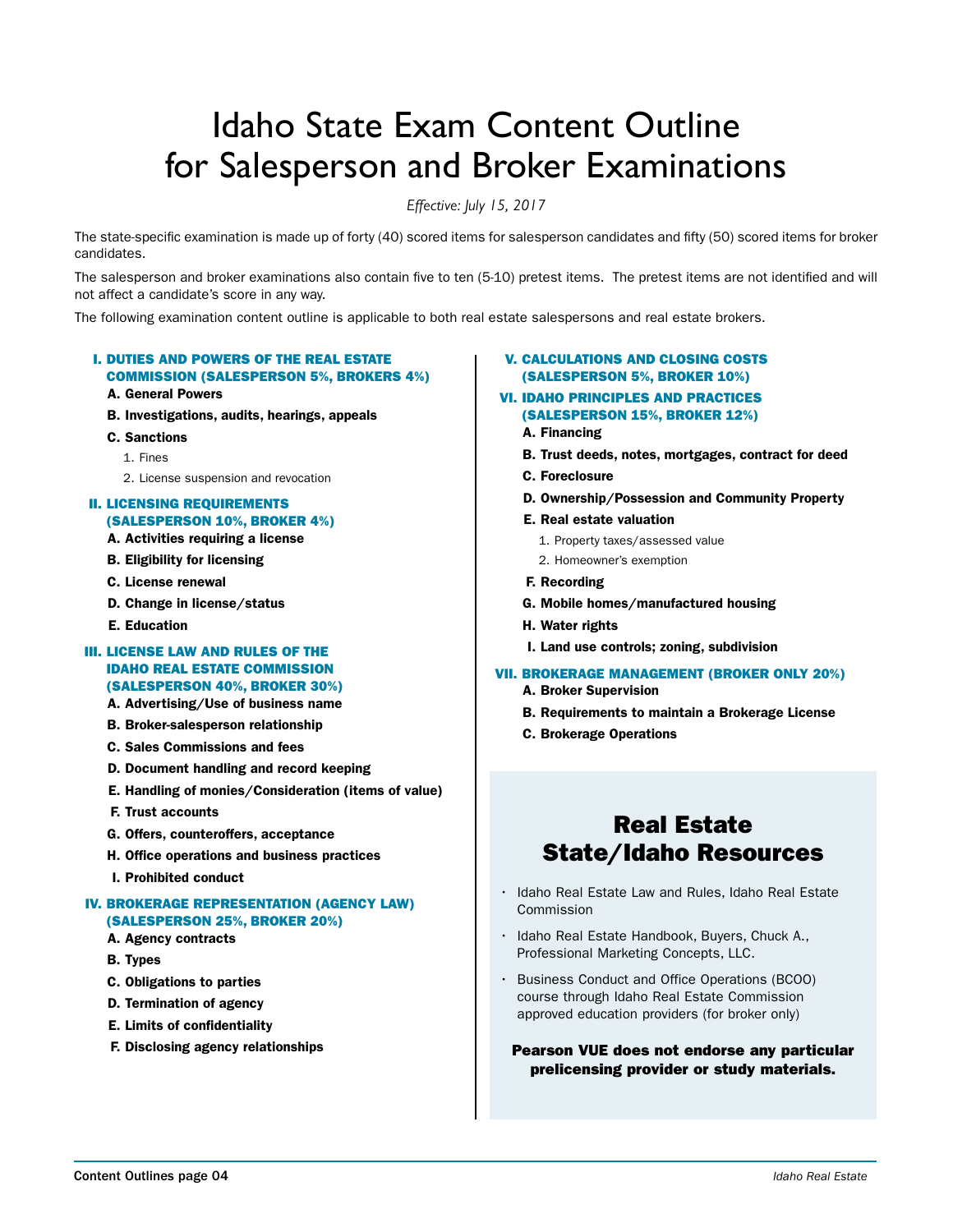# DUPLICATE SCORE REQUEST FORM

Use this form to request that Pearson VUE send a duplicate copy of your score report to you.

# You may request one duplicate score report free of charge.

Please print or type all information on this form and either email or mail your request to Pearson VUE. It is strongly suggested that you email your request to **pearsonvuecustomerservice@pearson.com**; however if you are unable to email, please mail your request to:

> Pearson VUE IDAHO REAL ESTATE DUPLICATE SCORE Request 5601 Green Valley Drive Bloomington, MN 55437

I hereby authorize Pearson VUE to send me at the email address below a duplicate of my score report from the real estate examination.

| Signature            | Date |
|----------------------|------|
|                      |      |
| Name                 |      |
|                      |      |
| <b>Email Address</b> |      |
|                      |      |

If you do not have a valid email address please include your physical mailing address below.

| Address |       |            |
|---------|-------|------------|
| City    | State | <b>ZIP</b> |

If the above information was different at the time you tested, please indicate original information below.

| Name                                        |              |     |
|---------------------------------------------|--------------|-----|
| Address                                     |              |     |
| City                                        | <b>State</b> | ZIP |
|                                             |              |     |
| <b>Broker</b><br>Exam Taken:<br>Salesperson |              |     |
| State in which exam was taken               | Date Taken   |     |
| Date of Birth                               |              |     |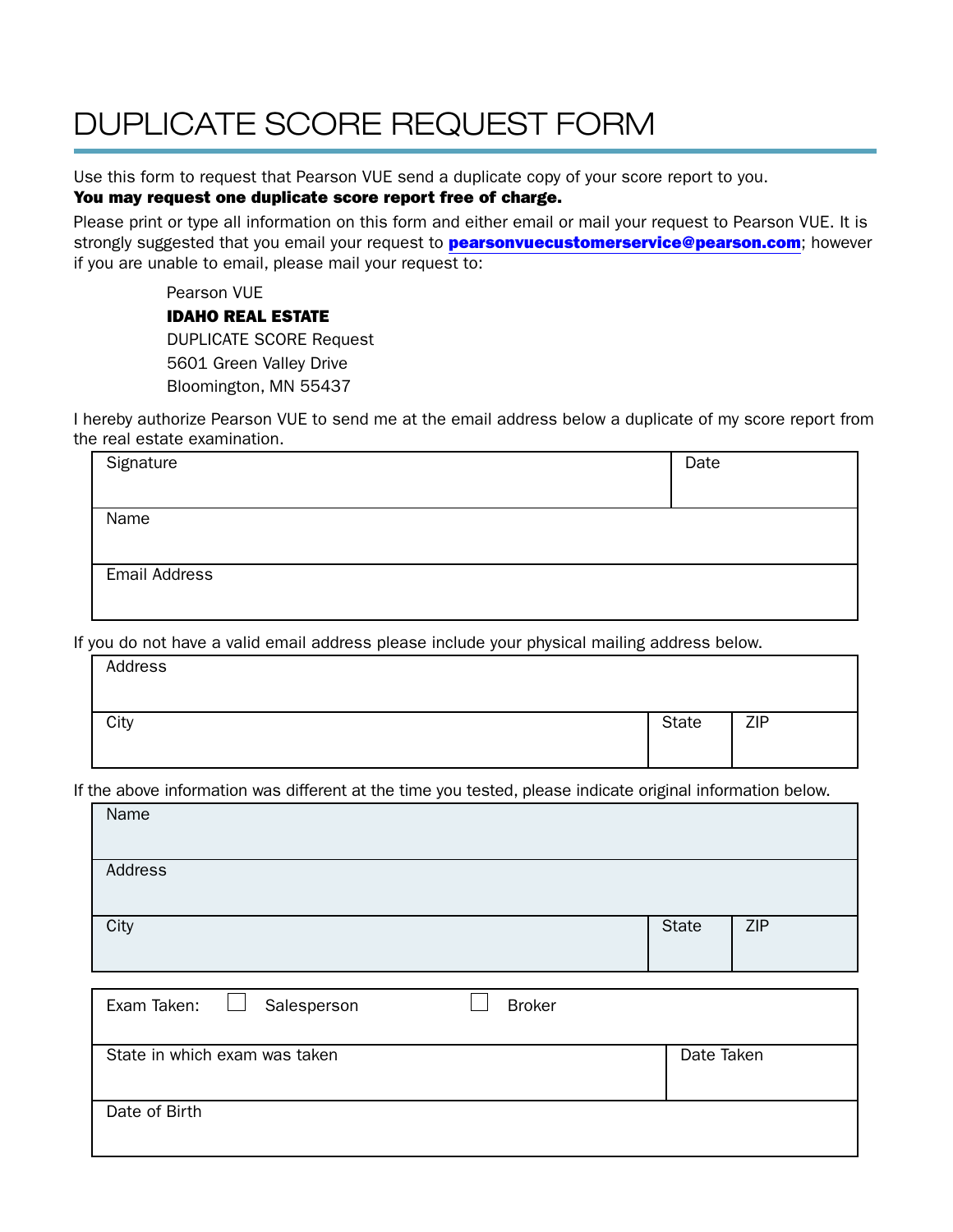# IDAHO REAL ESTATE LICENSING FORMS DIRECTORY

# FINGERPRINTS

All license applicants must submit fingerprints and get fingerprint approval PRIOR TO submitting a license application.

• Fingerprint Instructions — irec.idaho.gov/forms/ree011.pdf

# SALESPERSON LICENSE

- Application plus all required attachments —irec.idaho.gov/forms/ree040.pdf
- If you plan to purchase the Commission's group E&O Insurance: www.risceo.com
- If you have independent E&O coverage: irec.idaho.gov/forms/ree141.pdf

# ASSOCIATE BROKER LICENSE

- Application plus all required attachments irec.idaho.gov/forms/ree041.pdf
- If you plan to purchase the Commission's group E&O Insurance: www.risceo.com
- If you have independent E&O coverage: irec.idaho.gov/forms/ree141.pdf

# DESIGNATED BROKER LICENSE

- Application plus all required attachments irec.idaho.gov/forms/ree041.pdf
- Trust Account Notification Form irec.idaho.gov/forms/ree088.pdf
- Company Application **with all required attachments** choose one of the following: Sole Proprietorship — irec.idaho.gov/forms/ree150.pdf Corporation — irec.idaho.gov/forms/ree058.pdf Limited Liability Company — irec.idaho.gov/forms/ree147.pdf Limited Liability Partnership — irec.idaho.gov/forms/ree116.pdf Limited Partnership — irec.idaho.gov/forms/ree148.pdf Partnership — irec.idaho.gov/forms/ree149.pdf

**NOTE:** All business entities other than Sole Proprietorship must carry separate Firm E&O insurance.

- If you plan to purchase the Commission's group E&O Insurance: www.risceo.com
- If you have independent E&O coverage: irec.idaho.gov/forms/ree141.pdf

If you plan to register an assumed business name (d/b/a) or authority for your out-of-state entity to do business in Idaho, please contact the Idaho Secretary of State for forms and instructions at www.sos.idaho.gov. If applicable, the Idaho Real Estate Commission requires file-stamped copies of these documents.